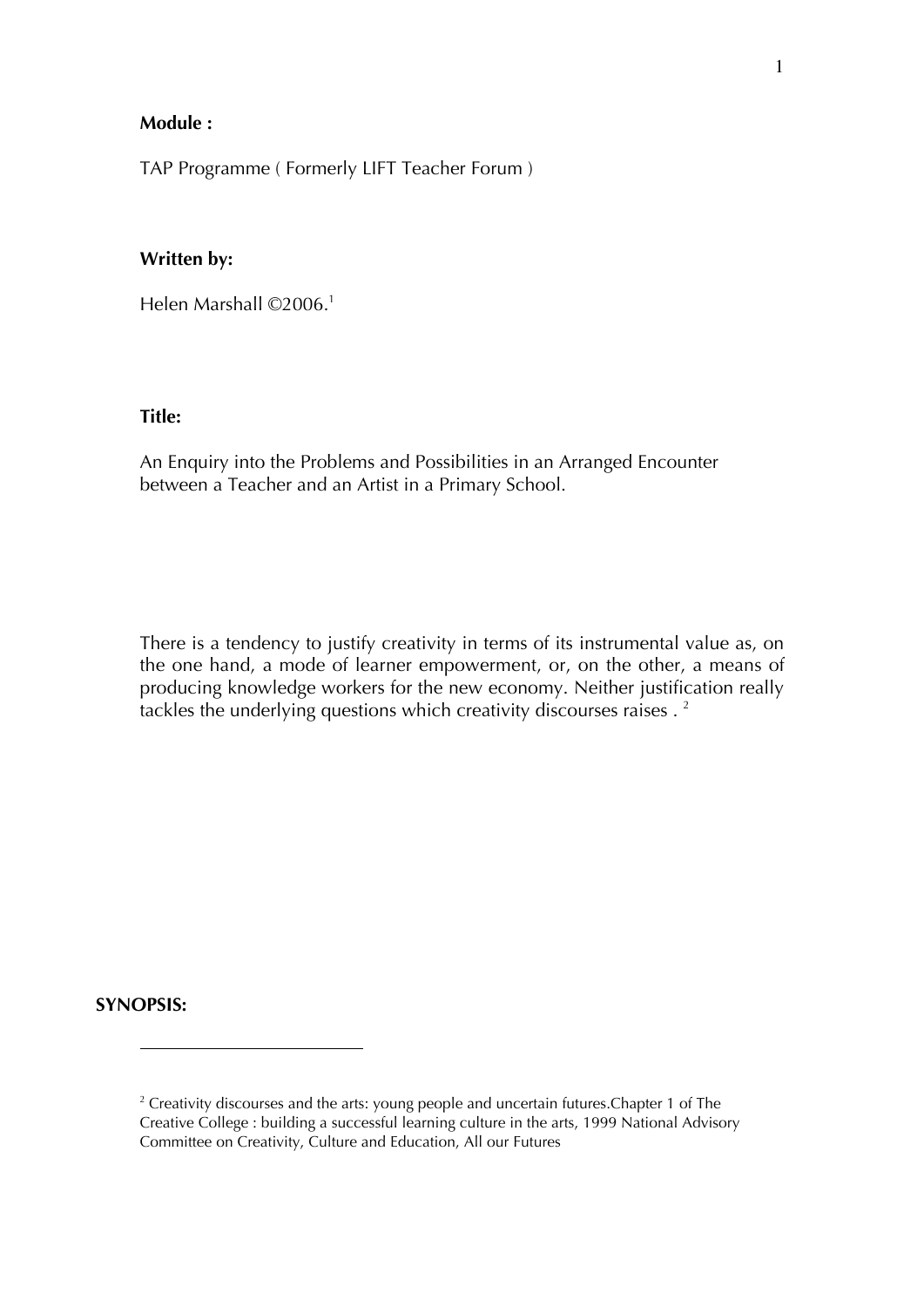This enquiry, written by an artist is the product of participatory action research in the context of the problems and possibilities in an arranged encounter between a teacher and an artist in a primary school. It became purposeful to look at the very nature of the tension in the encounter itself. The enquiry therefore is offered as two *alternate* forms, one as a website<sup>3</sup> with linked text, video and audio and here as a formal textual assignment with an appendices. The enquiry aims to investigate the uniqueness of the arrangement and unpicks the circumstances surrounding it. It concludes with a reference to a moving image piece and a set of principles. These become metaphorical of the problems and the possibilities, placing everybody's learning at the centre. It further suggests a series of implications and recommendations marking a need for ongoing evaluation, possibly an extended enquiry.

# **CONTENTS:**

- **1. The Dimensions**
- **2. Identifying the Risk**
- **3. Celebrating the Difference**
- **4. The Devils Advocates & The Grisly Alien**
- **5. The Reckoning**
- **6. Appendices**
- **7. Bibliography**

 $\overline{a}$ 3 http://www.helenmarshall.co.uk/tapwebfetch.html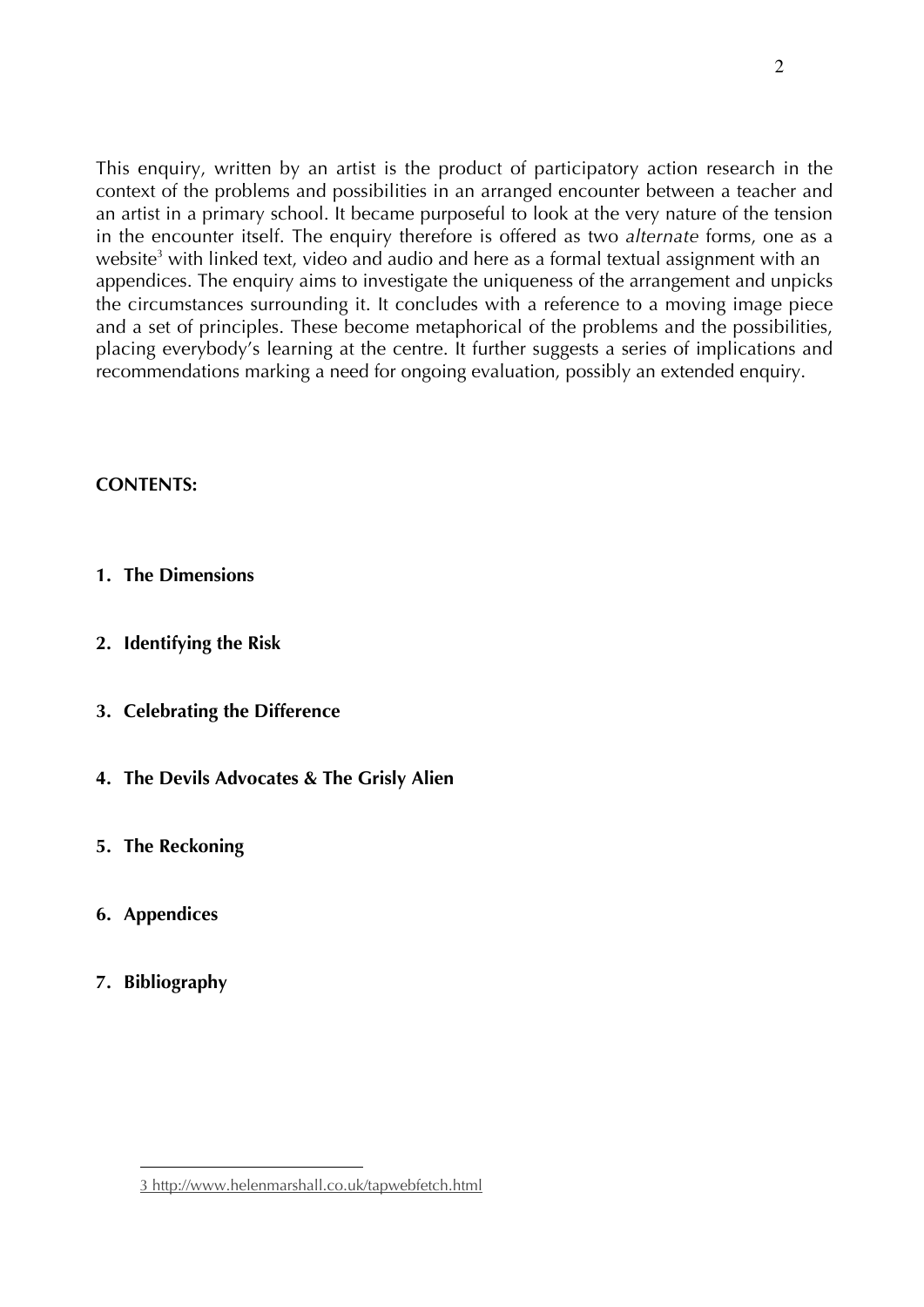## **1. THE DIMENSIONS.**

I joined the TAP programme<sup>4</sup> as an artist with a track record in public art projects within the wider community <sup>5</sup>, but in comparism my experience of working within schools had been less developed. I am a stakeholder in so much that I have a keen interest in arts education, not only as a parent but also as a qualified teacher. At the beginning of my career I taught in further and higher education before freelancing became the mainstay of my practice; To some extent I had become distanced from many of the educational principles that had grounded so much of my approach and philosophy at the beginning of my career; that had in so many ways made my practice indeed distinctive from other artists working in similar contexts.

 At the same time I had also been asked to work on two commissions in primary schools and from this I became aware of profound differences and obstacles that were specific unto themselves; quite different from other commissions I had undertaken in other sectors. In particular much of my frustration I felt to be seated in the fact that I had experienced constant difficulty in finding a space to communicate with the teacher involved, further antagonised by having not been given enough time in which to do so. I became interested in the idea of scrutinising some of the possibilities and problems of this scenario and this has been a continuous focus throughout the course of the TAP programme and has also become one of the key purposes of this enquiry.

During the programme I was partnered with a teacher<sup>6</sup> and the way I have chosen to describe this is as an *encounter*, not only because of its ambiguity; in the context of TAP it was for the purpose of broad research, without an asserted outcome, to the contrary of a paid commission. But it was also the unexpected that came about from it that made it distinctive from being in a *partnership*; a term often sited within a more agenda specific to it's context E.g.: a business arrangement. In a sense I also engineered the purpose of my enquiry by asking TAP if I could be partnered with a teacher and a school that was quite different from my previous experience: In the past I have worked with schools and teachers who have had significant experience incorporating arts into their environment and it was my wish not to position myself or replicate any prior experience or familiar circumstance in order to get the most out of the enquiry.

<sup>&</sup>lt;sup>4</sup> TAP is an experimental part-time continuing professional development (CPD) programme. It is part of a three-year action research process designed to bring teachers and artists together within a reflective professional development framework. http://www.leaparts.info/tap/

<sup>&</sup>lt;sup>5</sup> Appendices 1: Full CV. www.helenmarshall.co.uk Pages 20-21

<sup>&</sup>lt;sup>6</sup> TAP facilitated a five day practice based research investigation between an artist and a teacher from the programme during October- December 2005.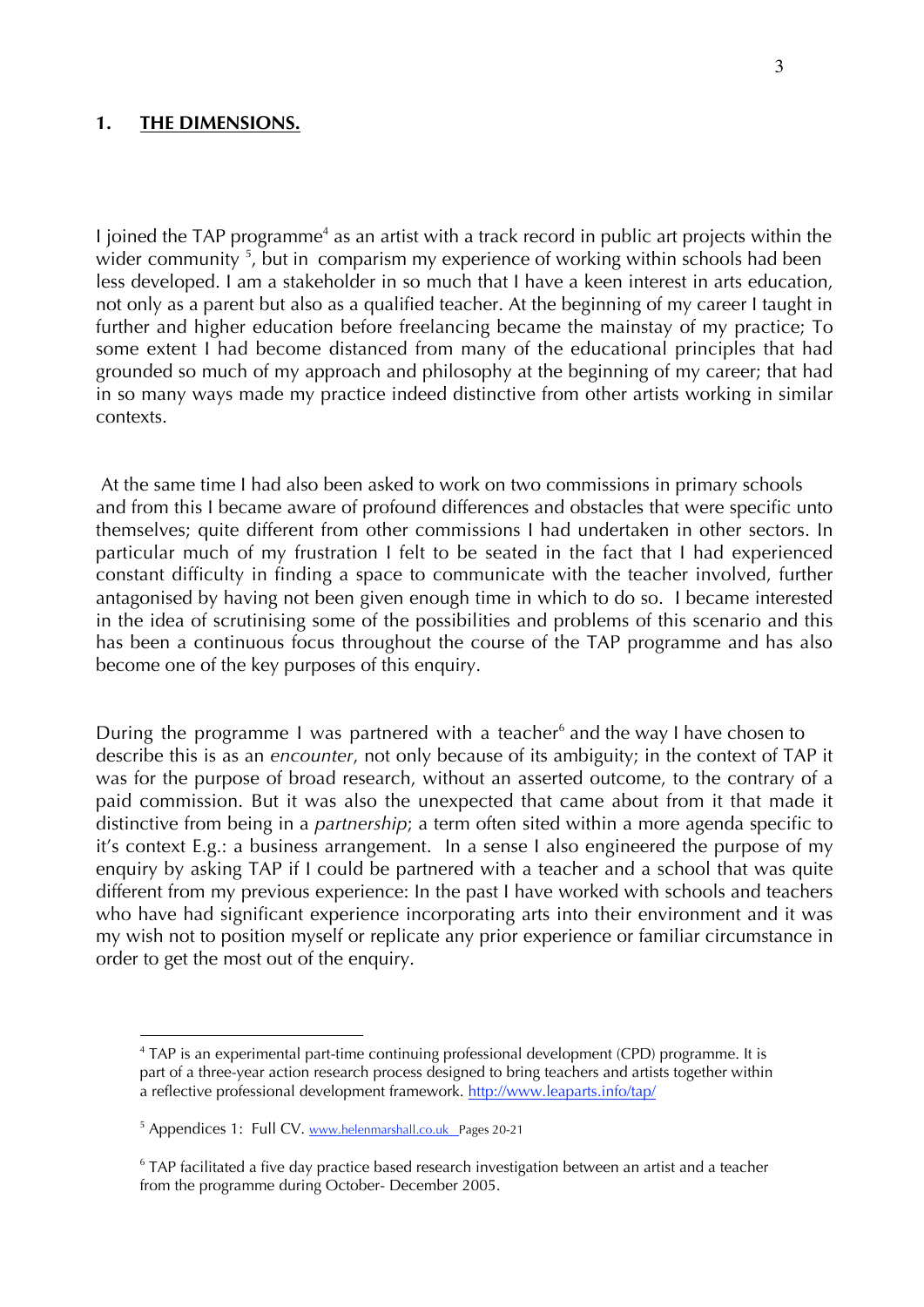The teacher I partnered worked with a year three group in an inner city primary school and here he sites his previous experiences working with artists as a perfunctory as opposed to integral experience:

My previous experiences have all been teacher led with the artist merely providing a bit of added expertise or even a minor diversion from the curriculum.7

 It became my purpose to look at the very nature of the tension between my need as an artist to be integral to the process, not an 'add on' in the classroom, and the constraints that antagonised these problems in the first place. How could they be uniquely unpicked and analysed through the archaeology of the arranged encounter? It is imperative to point out here that the ability to explore this in the first place was facilitated by a shared commitment between artist and teacher to give the children a creative responsibility as much as possible from the start, so that we could go about the psychology of the encounter itself. It is also important to point out that this was a pre-requisite of mine and that the teacher was unfamiliar with and it was in many ways a leap of faith on his part to choose to go with it in the beginning; The trust had to earned along the way.

I was particularly drawn to the notion of action research and the use of new technology for the purpose of an empirical investigation. This was a process that I had been using implicitly in practice-based work for some time, but I had never used it explicitly for a scholastic purpose. It occurred to me that I could use this approach to build upon my understanding of why and how I use these tools and what happens when I combine the two for the purpose of making a research document that could also be experienced as an online exhibition. I think it is the audibility, visibility and accessibility of this format that makes it successful as a method of representation. It could also be argued that it is a more empathic analysis of the creative process in that it delivers evidence mainly through non-verbal language. The enquiry therefore is offered as two *alternate* forms, one as a website<sup>8</sup> with linked text, video and audio and here as a formal textual assignment with written transcripts.

Where verbal-language has been signposted as evidence in this enquiry it is sometimes in the 'first person narrative', which is expressive as opposed to the formality of a 'second person narrative' as found in the written interpretation. I feel this most effectively deals with the enigma. It enables the particular tensions in our dialogue to be come through more succinctly.

 $\overline{a}$ <sup>7</sup> W.Cooper. TAP Assignment/ Action Research Enquiry 2006.

<sup>8</sup> www.helenmarshall.co.uk/tapwebfetch.html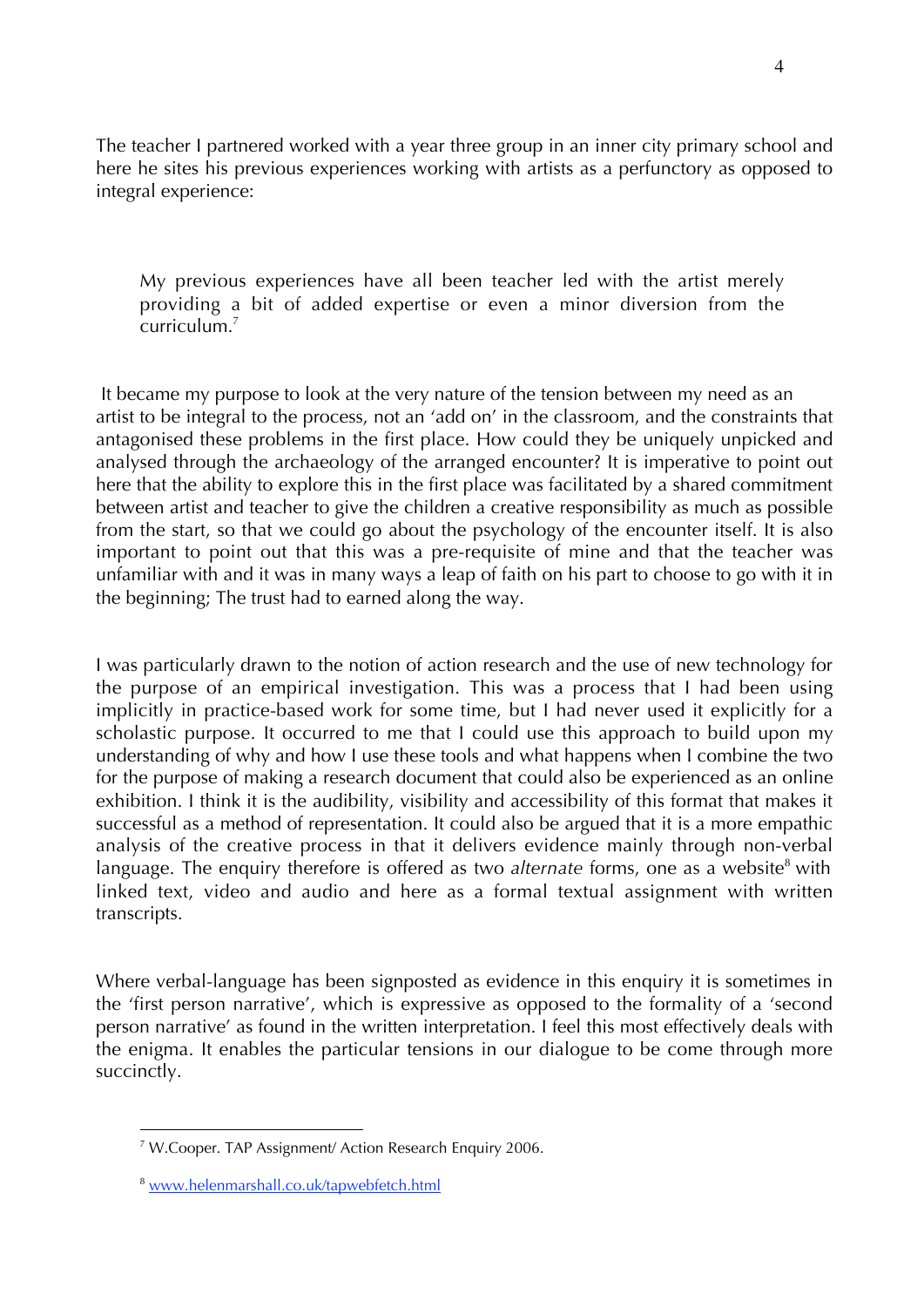Alternately each analysis is represented throughout in the second person always referring as 'artist', 'teacher' or 'student' to mark the distinction between subjective and objective investigation; and to provide a real feel for the kind of tensions that exist between the shared contexts. Audio transcriptions are signposted in *italics*, in the appendices in their full form, and online as a real audio file.<sup>9</sup>

I conclude the enquiry with reference to a video piece authored by the students, teacher and artist, which combines audio, text and moving image. This becomes a metaphor for the possibilities, placing everybody's learning at the centre of the conclusion.

<sup>9&</sup>lt;br>Perfective Appendices 2. Full transcriptions & Online audio file. www.helenmarshall.co.uk/tapaudio. Pages 22-28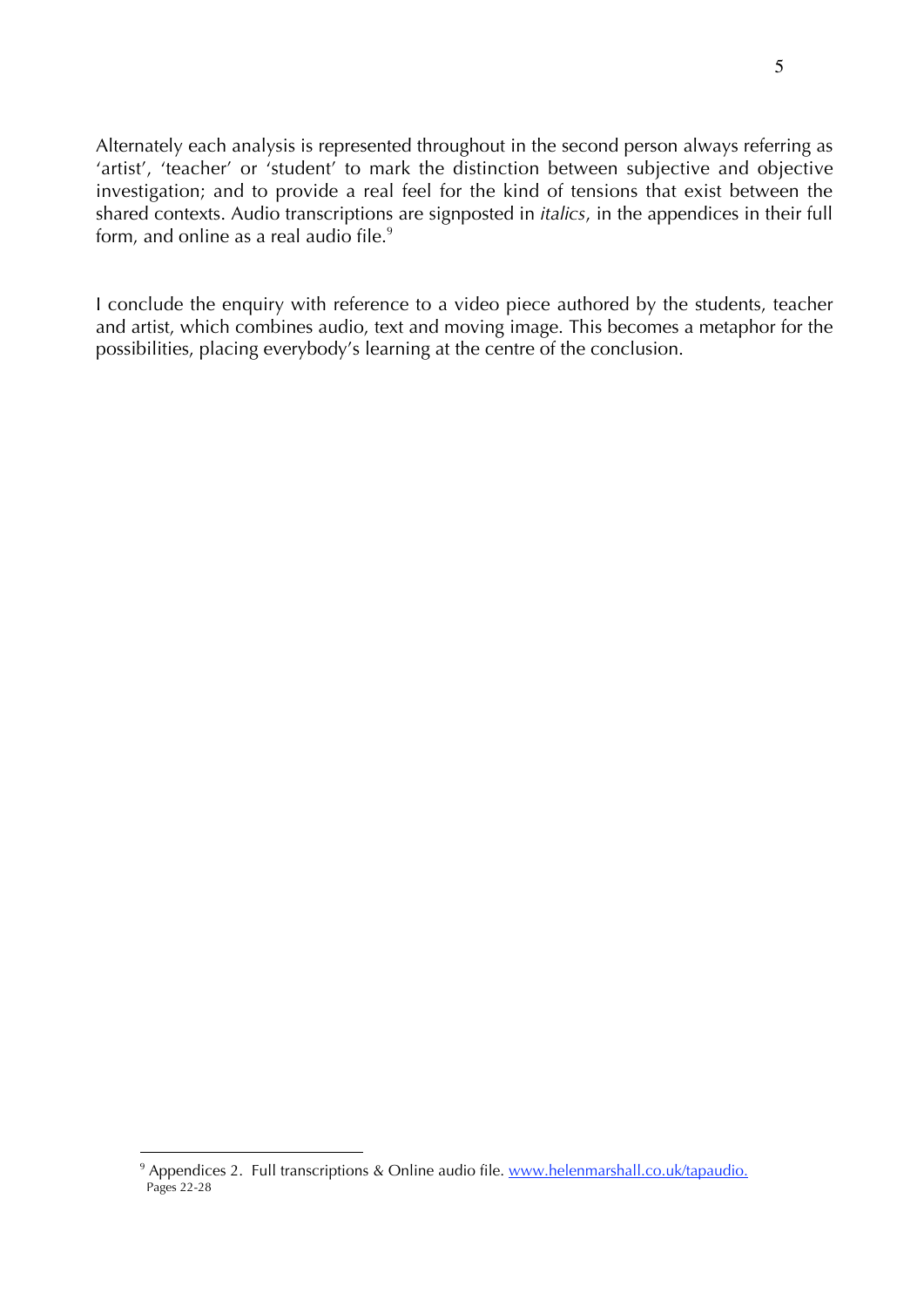## **2. IDENTIFYING THE RISK**

 $\overline{a}$ 

From the start and throughout the enquiry the artist applied a variety of tools in order to document the process using audio recordings, digital stills, written notations and video documentation of the project. This also gave the teacher an opportunity to 'have a go' with the tools during the meetings from the beginning and before the artist came to work with the students in the school. The students also used the same tools to conduct their research and make an artwork.

The following excerpt is from the first meeting the artist had with the teacher as arranged by TAP at their headquarters.

 *Artist: Data collection strategy. What does that mean?*

 *Teacher: It's establishing some sort of success criteria. And how we go about collecting it so we are successful or in fact it going to be through this isn't it, recording of our dialogue; it's going to be a kind of continual Dialogue throughout our research. Artist: yes, that's right. 10*

To apply success criteria to a data collection strategy then one must be mindful of the question throughout. It is important to carefully interpret data, explicitly relating it to the tensions whilst bearing in mind potential biases. Many artists are keenly aware of how to manipulate editorial truths using digital tools; although the dialogue has been cut and joined in much of the dialogue it is fully referenced in its complete form in the appendices and online. In it's audiovisual form online it becomes more than a text, more a kind of film, bringing together different worlds and shifting frames into contact with one another.<sup>9</sup>

The following excerpt comes from the artist's first visit to the school to meet with the teacher some weeks after their first meeting:

 *Artist: I think I'm quite competent in making things happen but that comes about by taking risks, letting things happen; is that a question do accidents happen or are they created?* 

<sup>&</sup>lt;sup>10</sup> Appendices 2. Full transcriptions & online audio file : www.helenmarshall.co.uk/tapaudio Pages 22-28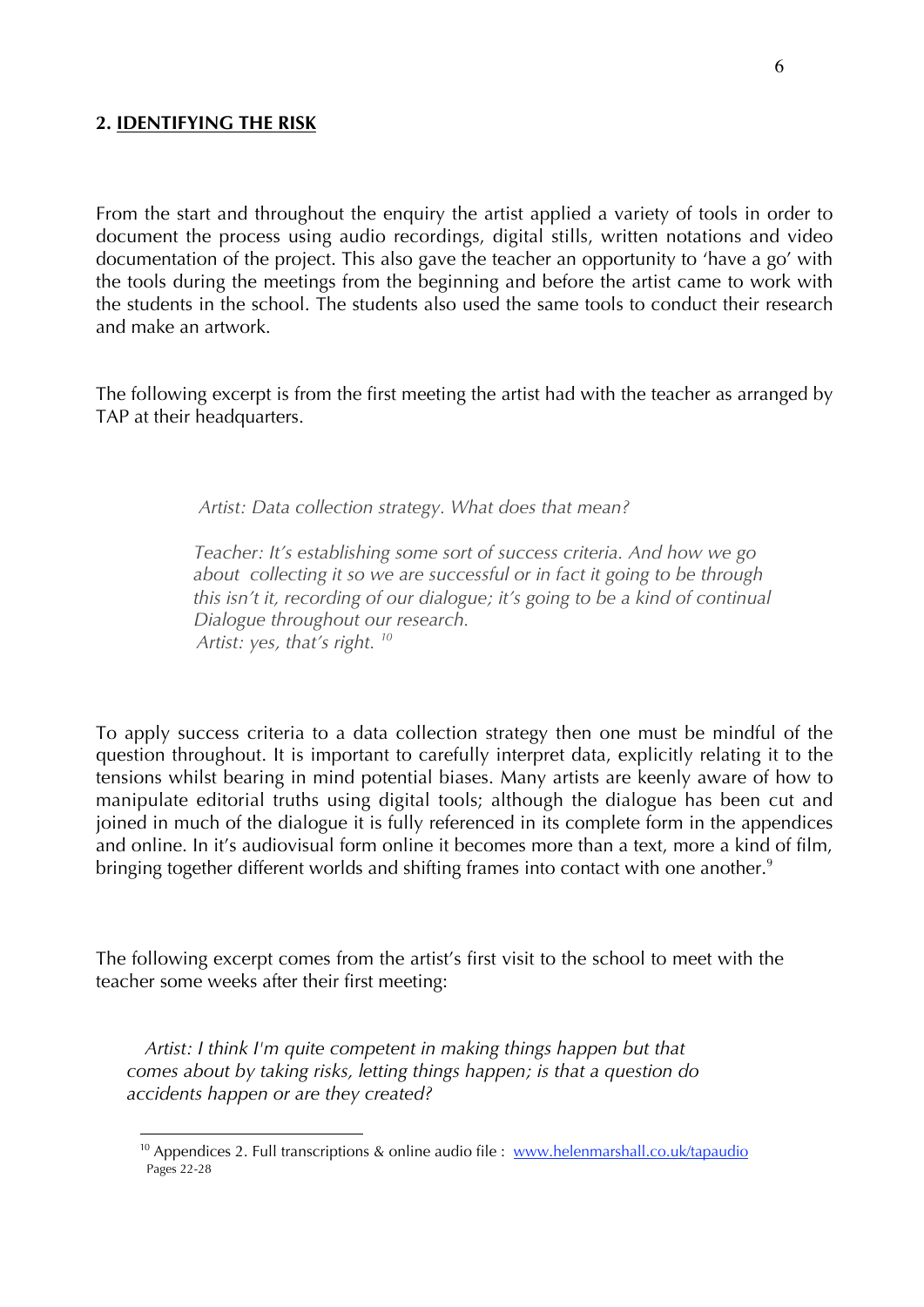*Teacher: from my point of view completely opposite direction...the children's learning, have to justify it's a learning process they are going through. It's unpicking that. The research is about changing the planning, the teaching and learning side. its quite alien to me. I'm still in this teacher mode...Its really hard to unpick that after 11 years of thinking. I'm happy to ...take a risk.11*

The unfamiliarity of the arrangement placed them in a state of disequilibrium. They could not stand behind their usual roles and endorsements. Previous experience became less relevant at this point. The decision to try out the unfamiliar was a reciprocal one. They were both willing to expose their incompetencies and enter a wholly reciprocal relationship, between teacher, artist and student.

B's competencies enrich A's competencies If C's incompetencies enrich B's competencies Then C's incompetencies change polarity and move to a different order<sup>12</sup>

The polarity of the state of play not only enabled them to celebrate their differences and maintain their autonomy; but in an ironic way also enabled them to forsake the both at the same time by a continual process of thinking on their feet and taking risks. The division unified them in a kind of 'Faustian pact '<sup>13</sup>, because they didn't know what it was they were making or what was going to be gained from it.

They couldn't decide upon what they were actually going to do as they were concerning themselves with the preconceptions they had brought to the problem in hand, their unique collaboration.

<sup>&</sup>lt;sup>11</sup> Appendices 2. Full transcriptions & online audio file : <u>www.helenmarshall.co.uk/tapaudio</u> Pages 22-28

<sup>&</sup>lt;sup>12</sup> Reciprocal Expertise . Francois Deck. Third Text ISSN 0952-8822 2004 Kala Press/Black Umbrella

<sup>&</sup>lt;sup>13</sup> Faustian pact: [adjective] pertaining to or resembling or befitting Faust or Faustus especially in insatiably striving for worldly knowledge and power even at the price of spiritual values; "a Faustian pact with the Devil" http://www.elook.org/dictionary/faustian.html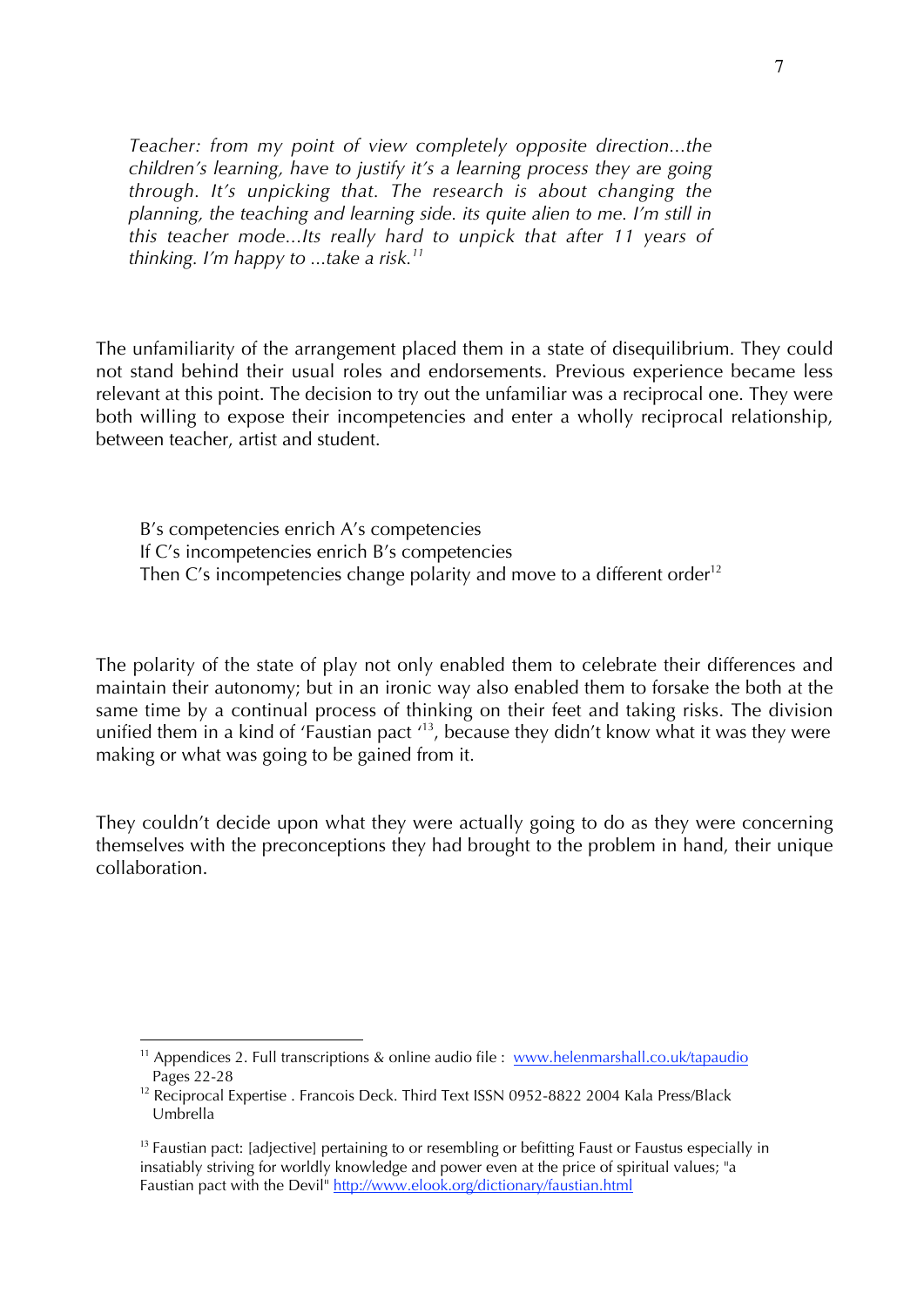The act of risk-taking is never 'pure' and 'simple'; it is composed/conjured, considered/confused, and created/corrupted, just like the rest of our life. The resulting mutations sometimes gain a momentum and shape of their own that is completely unpredictablethey could never have been created by sheer thought or rational habitual action<sup>14</sup>

So what are the overarching problems and possibilities here? They came to this with an urgent need to explore and negotiate the opposing or seemingly distant criteria. The teacher was ultimately responsible for the welfare of his students and their learning outcomes. He would have to 'prove' this in a way to his peers. Was he about to let an artist loose in his classroom and let accidents just happen without planning a learning outcome? Devising a kind of framework became paramount at this point in order to be able to feel safe to take these kinds of risks. Following the meeting the artist and teacher worked out a contingent strategy for dealing with the problem by timetabling, meetings, communications and resourcing the project using their know-how independently and complimentarily.

But these actions are not opportunities to weasel their way into collaborative processes in order to reclaim them for their own artistic glory. The point is rather to put their artistic know-how at the disposal of a collective project, without forsaking their own autonomy; to find a way to compound complementary skills, one partner's inabilities complementing the abilities of another," 15

 $\overline{a}$ <sup>14</sup> David Moss : Risk & Culture. A Manifesto. Reprinted from Die Zeit, January, 1994

<sup>&</sup>lt;sup>15</sup> The Delicate Essence of Artistic Collaboration. Stephen Wright. Third Text ISSN 0952-8822 2004 http://www.tandf.co.uk/journals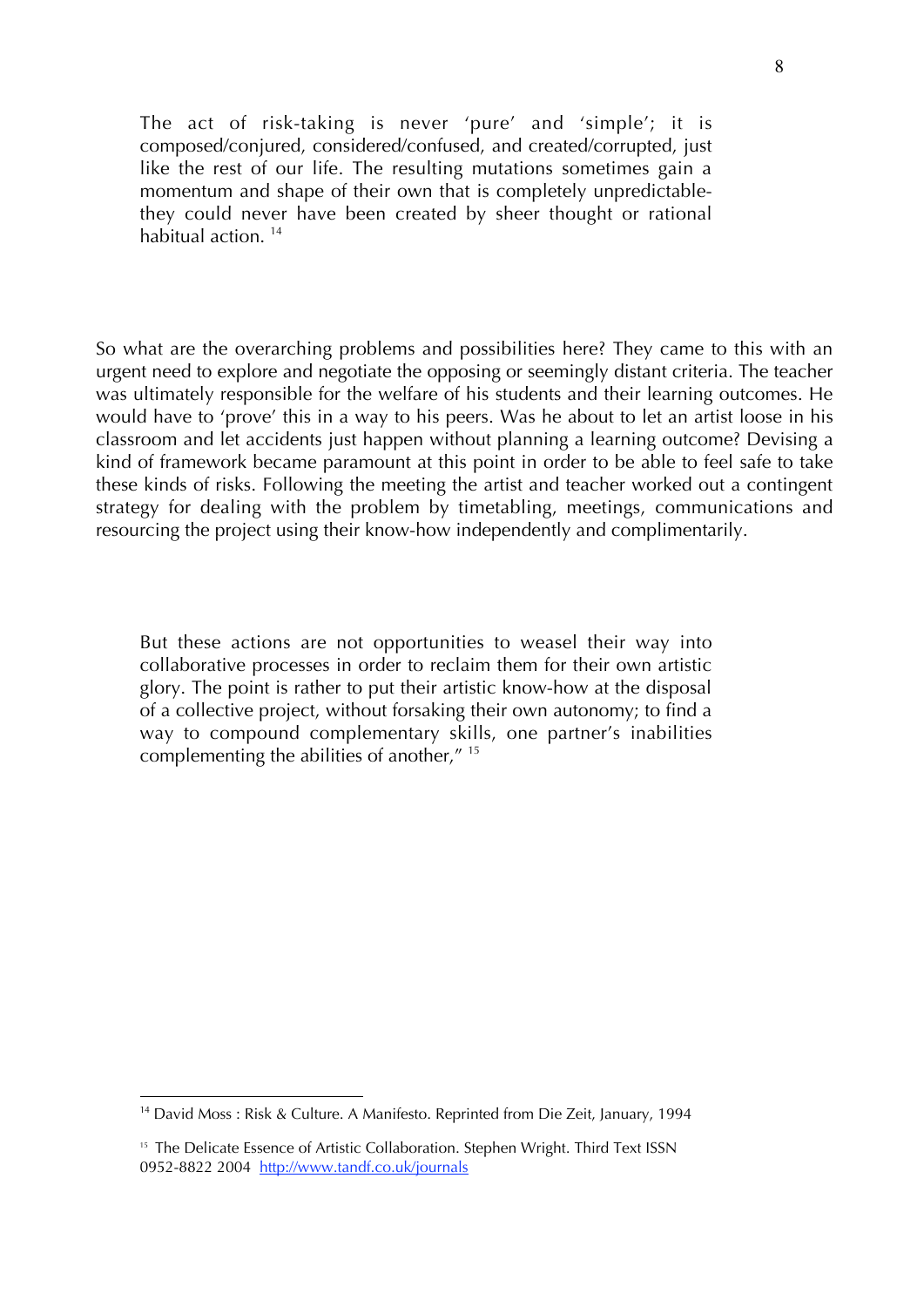## **3. CELEBRATING THE DIFFERENCE**

Artist and teacher both agreed to observe each other in their respective places of work, and a certain degree of self-analysis came about as a result of this. They are presented accordingly as brief case studies with analysis; these are important because they illustrate what was in place already; enabling artist and teacher to gain confidence by entering their opposing environments as engaging spectators, whilst being able to analyse and compare it to other existing models.

**Case Study 1:** At the School. Arts Educators Visit: Stop frame animation Workshop.16

Teacher: They told me that they wanted groups of a specific number. There was very little disruption to my time, the curriculum and the timetable. The only parallel between the two overlapping experiences were that the children produced a DVD in both cases. As a teacher I gained very little from the experience. The children were very engaged in what they were doing but did not have much ownership over the outcome.<sup>17</sup>

 This was without a doubt a very different model to the one they had chosen for their method of enquiry. The artist responded to this observation by taking an involuntary idea and suggested that the students could also use stop frame animation in this project, but in a very different way. This was a defining moment because not only did it shift the enquiry into the shape and form of a moving image, it also pointed out that the very circumstances of the arranged encounter being possibly so different to other models.

<sup>16</sup> A well known organisation that delivers a film and education programme. This was a large scale project bringing film making to many different schools visiting each school one time in order to make an public exhibition.

<sup>&</sup>lt;sup>17</sup>: W.Cooper. TAP Assignment/ Action Research Enquiry 2006.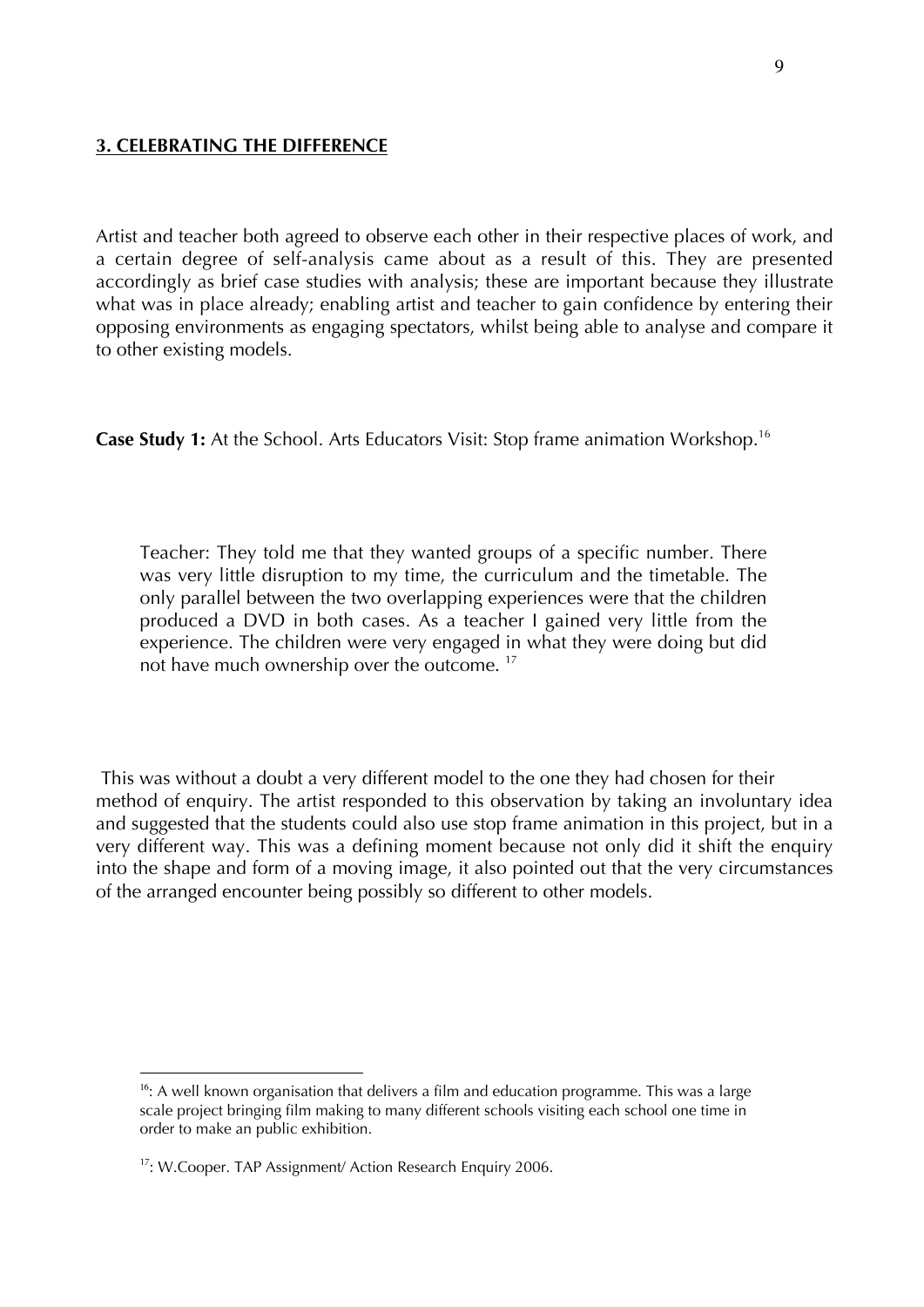# **Case Study 2:** At a Gallery. Artist's talk: Digging Up A Story<sup>18</sup>

In addition the teacher came to the artist's talk where he was able to 'try out' some of the tools and processes the artist used. The talk centred on the use of simple, readily available technology in a primary school setting, but this was a very different set up to their unique model: It was a commission with an expected outcome, and contributed to research on preferred learning styles.

Teacher: This fascinated me and empowered me. It gave me the space to contribute as an artist within the partnership.19

This talk became a defining moment for the teacher, as he was able to gain a better insight into the artist's practice and have hands on experience by using the digital media to make an artwork.

**Case Study 3:** A Different Primary School: The Artist Commission<sup>20</sup>

The artist had started work on a commission in another primary school setting. The following excerpt continues from the recorded dialogue of the second meeting.

*Artist: I find it frustrating when I come into schools because I get no one to one with the teacher...had a terrible experience at another school recently. The school had been sent an information pack about the project. I arrived, the teacher walked out of the classroom and left me on my own with the classroom assistant and we didn't even see him when we left, an example of no communication iota.......*

18 The Photographers Gallery. A talk for teachers and artists. Digging up a Story was commissioned by Creative Partnerships: A collaboration between an artist, archaeologist, teacher and a storyteller in a primary school, Yr 6 group. The aim of the project was to build stories ( either true or fictional) using their finds. It also presented new ways of working with simple, easily accessible new technologies and contributed to research on preferred learning styles. http://www.helenmarshall.co.uk/photogallery.htm

<sup>&</sup>lt;sup>19</sup> W.Cooper. TAP Assignment/ Action Research Enquiry 2006.

 $20$  A primary school at the other side of the city. A commission by a well known theatre company. An intergenerational project between schools and elderly day centres. It culminated in a video piece: www.helenmarshall.co.uk/doodlebug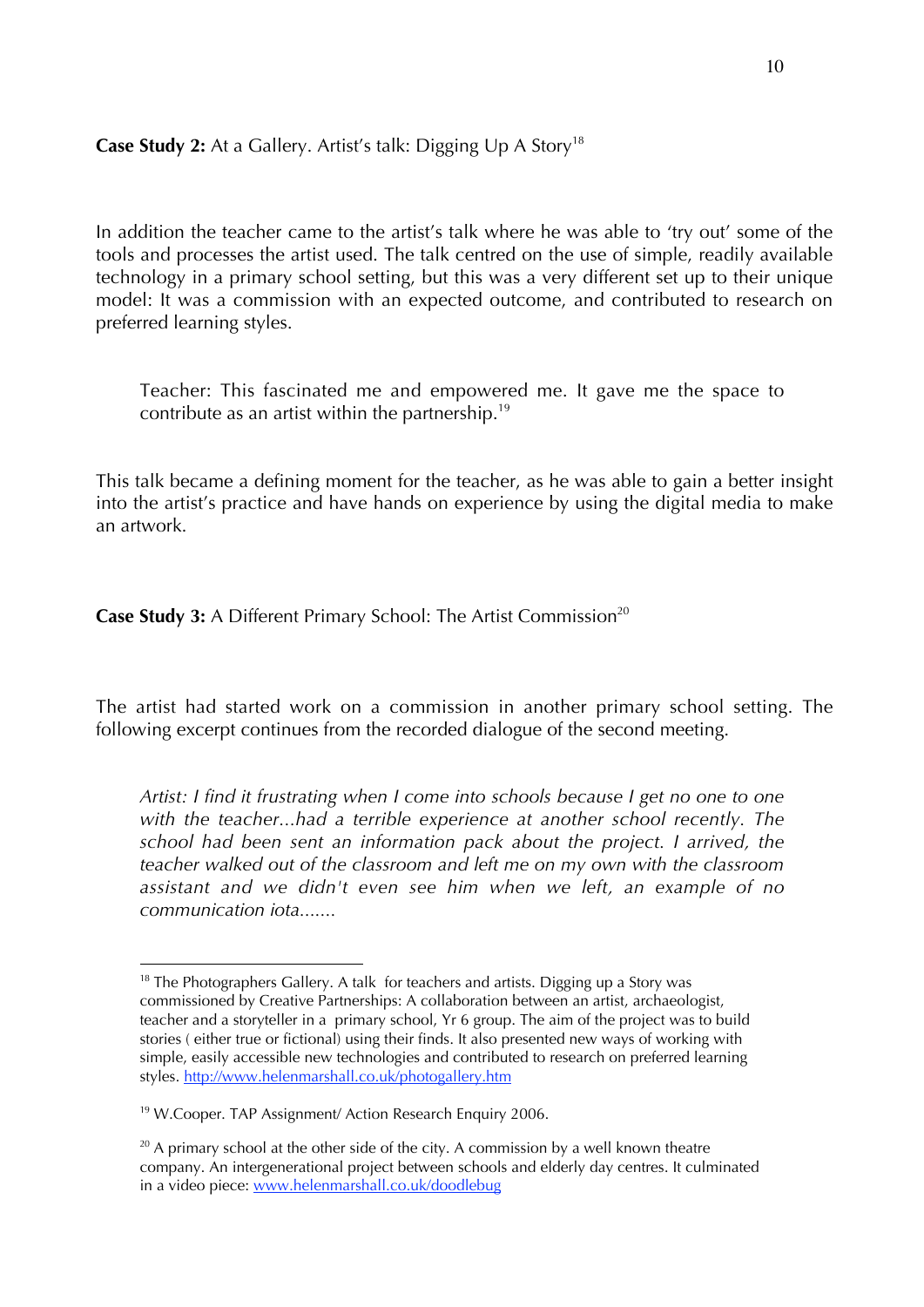*Teacher: I'm not wholly surprised. I know it's not really appropriate but I'm not surprised.*

Artist: how is it possible so we can work so we have a kind of special space<sup>21</sup>

The ethos that is in place before an artist works in a school is paramount. Without the commitment from the teacher in recognising the value of working with an artist outside his daily tasks the project is doomed to fail, or at the very least become a short-changing experience for all. It becomes necessary to look at the pre-requisites in order to avoid such an experience: A code of practice perhaps, that ensures that teacher and artist do meet before the session and preferably outside the school if it is indeed difficult to find an undisturbed space. It seems to be a fair exchange.

**Case Study 4:** Artists Studio outside the School. Private Reflective Space<sup>22</sup>

The teacher and artist decided to meet at her studio space in agreement as both of them found it frustrating trying to talk and reflect in the school. They also agreed to use email and telephone conversations where other communication had failed. The teacher came to the artist's studio early on in the project and several times after. It became a place where they could gather their research and brainstorm, away from the interruption of the classroom. They used a large roll of paper to write down their ideas and were able to digest a range of theoretical material in a small amount of time. It gave the teacher a clearer perception on the artist's territory; a personification in so much as the classroom would be for the teacher. They got to know each other more quickly in this context and were able to ground the beginnings of their ideas in theory, as well as rip them, crumple them and recompose them in a larger space. Visual documentation of these sessions is attached to this report in the appendices<sup>23</sup> or online.<sup>24</sup>

 $\overline{a}$ <sup>21</sup> Appendices 2. Full transcriptions & online audio file : www.helenmarshall.co.uk/tapaudio Pages 22-28

 $22$  Artist's studio space. Hackney, East London. (A clear floor, a clear wall, a load of paper and pens, and some peace and quiet )

 $2<sup>23</sup>$  Appendices 3: Digital Stills of the action research in the studio. Pages 28-29

<sup>&</sup>lt;sup>24</sup>: www.helenmarshall.co.uk/grislywriting.html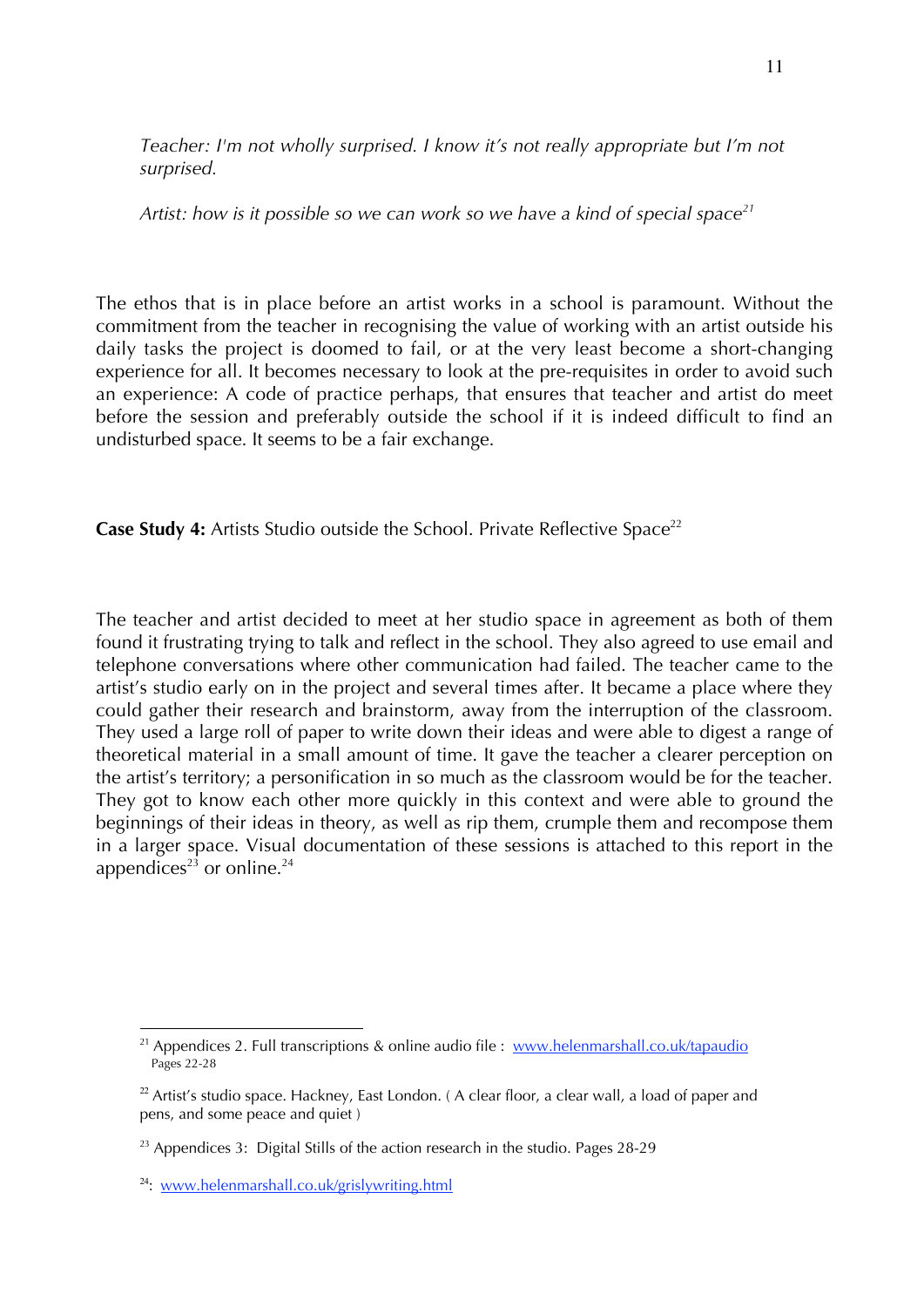# **4. THE DEVILS ADVOCATES & THE GRISLY ALIEN**

The following excerpt<sup>25</sup> is captured on leaving the school at the end of the meeting. It signifies the moment of tension before artist and teacher embark on working with the students. They are about to stumble upon the unknown, with just the existing framework of the arranged encounter and with not much time left till the dawning. It is also a moment of celebration as it contains the first laughter in the real audio and highlights the tension between the artist and teacher's different notions of 'constraints'; and reflects the fact that there are indeed constraints in a risk-taking consensus. They require the participant to be fully reflexive and responsive, which is also a matter of having enough confidence to take the risk in the first place. In the context of the notion of reciprocation it becomes even more potent and problematic in that the risk-taking is a jointly liable set of responsibilities. What if one or the other should let one down?

*Artist: we should have some interesting things to play back in from of our conversations! That'll be useful in terms of how you are going to assess it.*

*Teacher: Laughs, yes under your constraints…*

*Artist: Laughs. I haven't given you any constraints!*

*Teacher: I'm just being a devils advocate teacher! (Laughter)*

*Artist: lets all be devils advocates! 26 (Laughter)*

This part of the enquiry strongly recommends a viewing of the evidence in its intended format, a moving image piece online<sup>27</sup>. This has been attached alternatively in the appendices<sup>28</sup>as a series of still sequential thumbnail images. Work started with the students in the classroom. To attempt to justify the use of metaphor at this point is to also to be aware that it could be subject to interpretation; However setting the context briefly is as good a place as any to start with an account from the artist describing the scene:

<sup>&</sup>lt;sup>25</sup> Appendices 2 Full transcriptions & online audio file : www.helenmarshall.co.uk/tapaudio pages 22-28

<sup>&</sup>lt;sup>26</sup> Devil's Advocate: A noun / a person who expresses a contentious opinion in order to provoke debate. Oxford University Press. 2006

<sup>&</sup>lt;sup>27</sup> http:www.helenmarshall.co.uk/grisely.html Broadband or ADSL only.

 $28$  Appendices 4: Digital Stills of the grisly alien video..Pages 30-31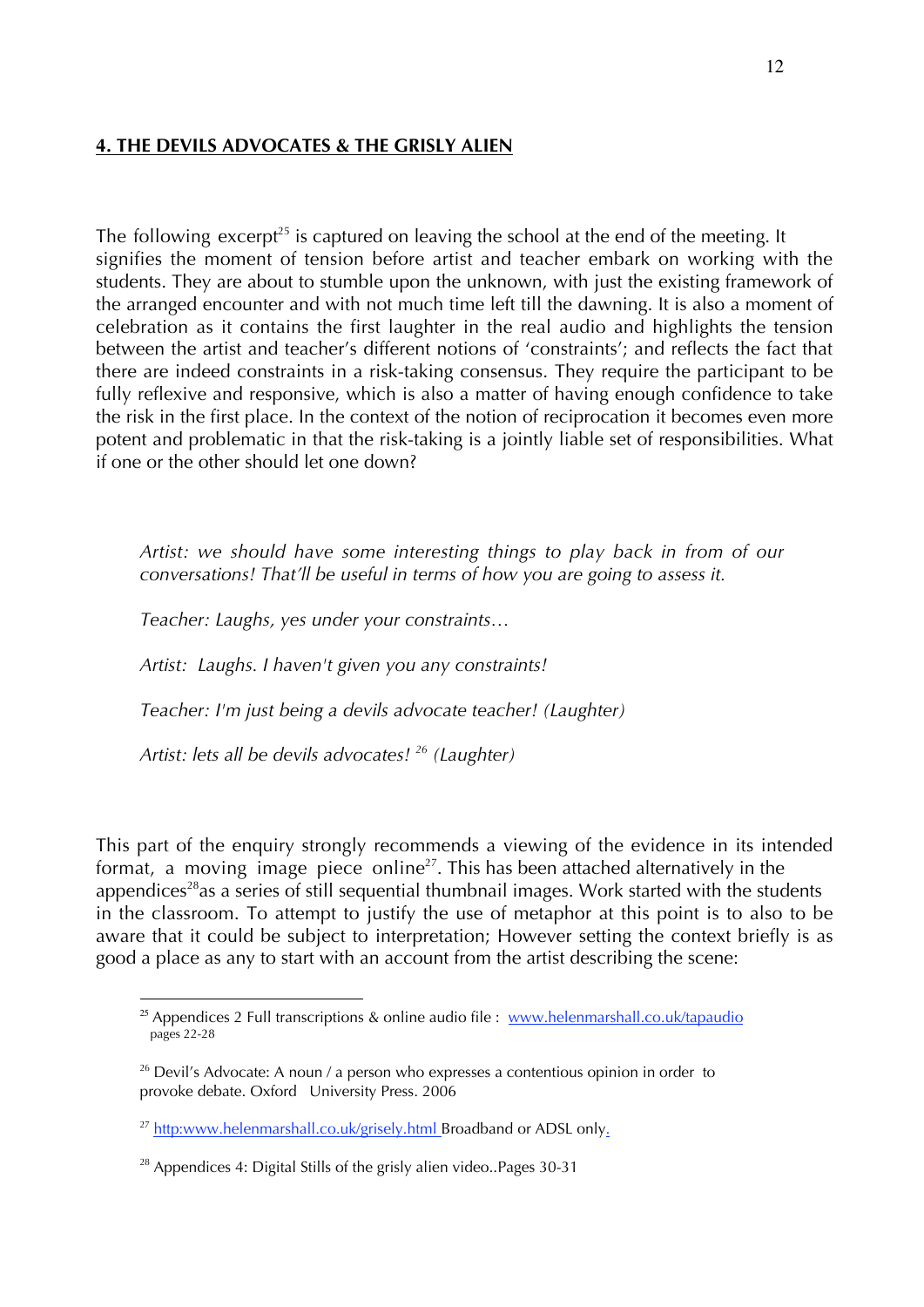The students were shown a range of films that demonstrated the stop frame process and subtitling. These were selected by myself. At some point during the enquiry in the month of October the teacher had told me that Halloween was off limits due to curriculum policy. I was astounded to be 'hemmed in' by this and embracing the challenge I suggested horror as an alternative genre. I chose several scenes from old films that I deemed to be credible for the age group. One of these scenes was from the film Nosferatu<sup>29</sup>: a story about about two distant strangers brought together by mystical vampirical forces, with a grisly ending….The students experimented with making soundtracks and subtitles to film and made several stop frame animations as a whole group. The technology was easy and accessible and everyone used it. The interactive whiteboard took on a different meaning as the students watched themselves live being caught up in a film. It became a mirror for their learning. They were able to watch themselves as they played each click of the button on the shared laptop producing another frame then being played back to reveal the morphing.

By giving the students the opportunity to experience controlled play with new technology, they began to appropriate it to their learning needs and their creative drive. They were not constrained by a preciousness of approach and were as a result able to create something altogether more sophisticated.

The camera and audio recorder were passed around and the students took ownership of the tools. We had breakdowns in the technology that also became success through innovation on the part of quick thinking; the classroom became a different kind of cinema where because of the loss of sound the children were able to exclaim their responses to the film by crying out " urgh! or " that's wicked!" or "that's disgusting! ". In fact their behaviour at times positively deteriorated due to their excitement. Perhaps their deviation was fuelled by their observations of teacher and artist working together in this way; they had spotted our weaknesses!

Both teacher and artist experienced many moments of frustration and feelings of vulnerability. Is this not the actual feel or characteristic feature of a true learning experience? To see the weaknesses, not only in live animation but also through self-analysis illuminated the learning by all.

 $29$  Appendices 5: Nosferatu textual synopsis and digital stills. The full length film online at http://www.archive.org/details/nosferatu . Pages 32-33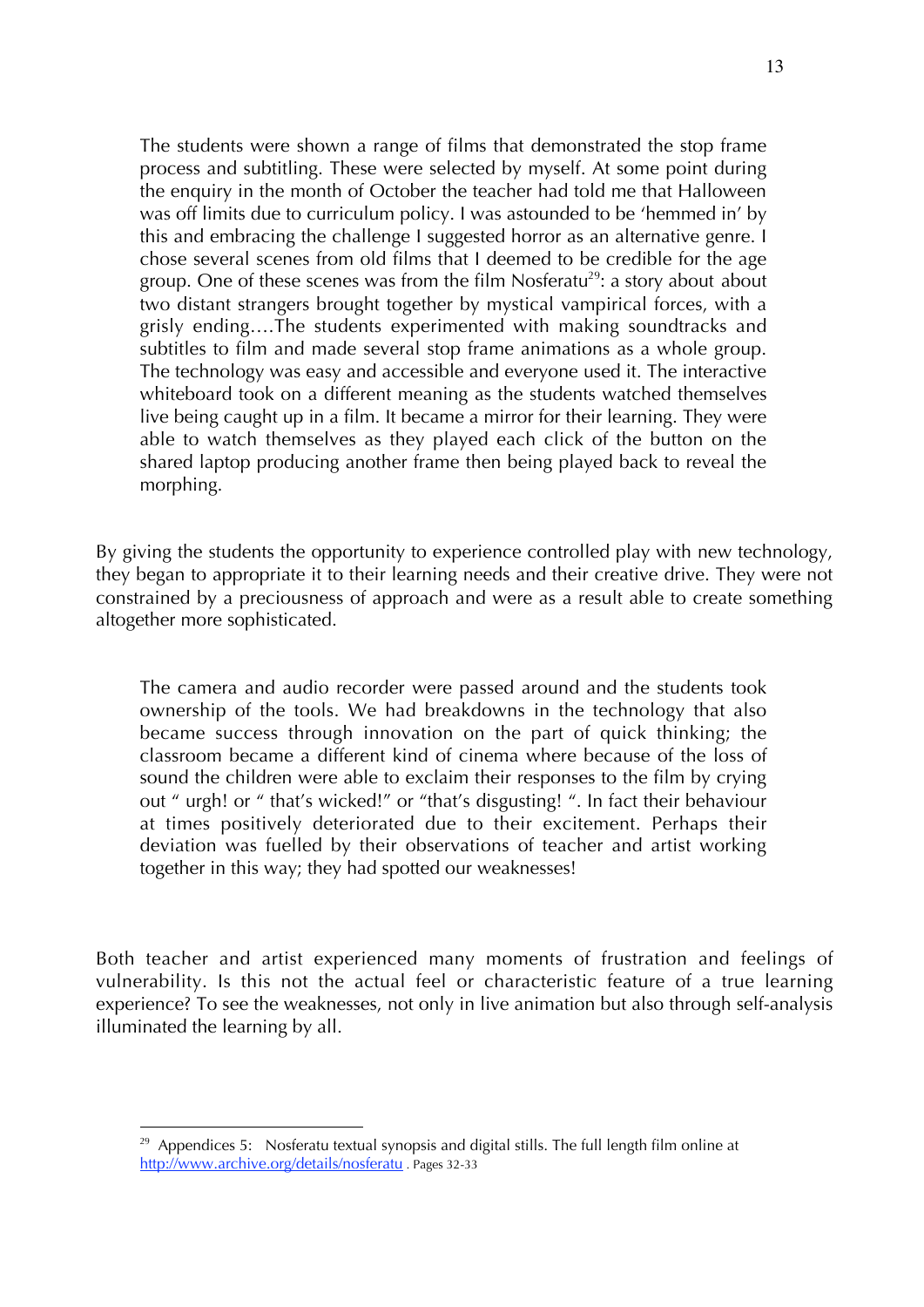The final piece: 'The Grisly Alien'<sup>30</sup>, is a film made and entitled by the students that combines the audio they made on a simple, readily available mixing program with a stop frame animation process. Each student took a DVD copy home in turn reinforced this. In the centre a volunteer lies on the floor wearing a costume brought from home oddly very similar to the look of Nosferatu. In a previous test the students had used objects from the classroom, now they wanted to use their bodies. One by one each student approaches the centre to move a part of the still body, then stepping away another pupil clicks the button to capture the frame. The audio composition is played during the activity marking a rhythm and momentum amongst the group. The atmosphere is focused and the enthusiasm tangible. The piece was further manipulated on screen with by taking cues from the students: A mirror filter was applied that created an unlikely metamorphosis; two creatures becoming one. The children surround it and approach closer and closer, leaving the marked boundaries and entering the frame so that they too become part of the arrangement."31

The disequilibrium inherent in the psychology of the arranged encounter finds it's final metaphor in symmetry; a conjured apparition of a double-bodied monster under the direction of a group of children. Teacher and Artist consistently shifted and shared frames of identity in order to cope with the ambitious feat of working with the whole class instead of small groups. But the students behaviour deteriorated due to their excitement, but whether this was detrimental to their learning remains to be proven. As a result the students unintentionally appear in the film crossing the boundaries as the very actors, making a clear statement of their authority and as the co-producers of their learning.

To see the world as a matter in motion, the way a physicist might, provides a unique and telling view. …Education as a process can be thought of as enabling individuals to learn how to secure wide varieties of meaning and to deepen them over time. The outcomes of education can thus be said to diversify and deepen the kinds of meanings people know how to construct and to provide them with the appetite and ability to shift frames.<sup>32</sup>

<sup>&</sup>lt;sup>30</sup> http:www.helenmarshall.co.uk/grisely.html\_Broadband or ADSL only.

<sup>&</sup>lt;sup>31</sup> H. Marshall. Improvised account from research notebook.

 $32$  Visions and Versions of Arts Education From Eisner. E 2002. The Arts & The Creation of Mind. Yale University Press.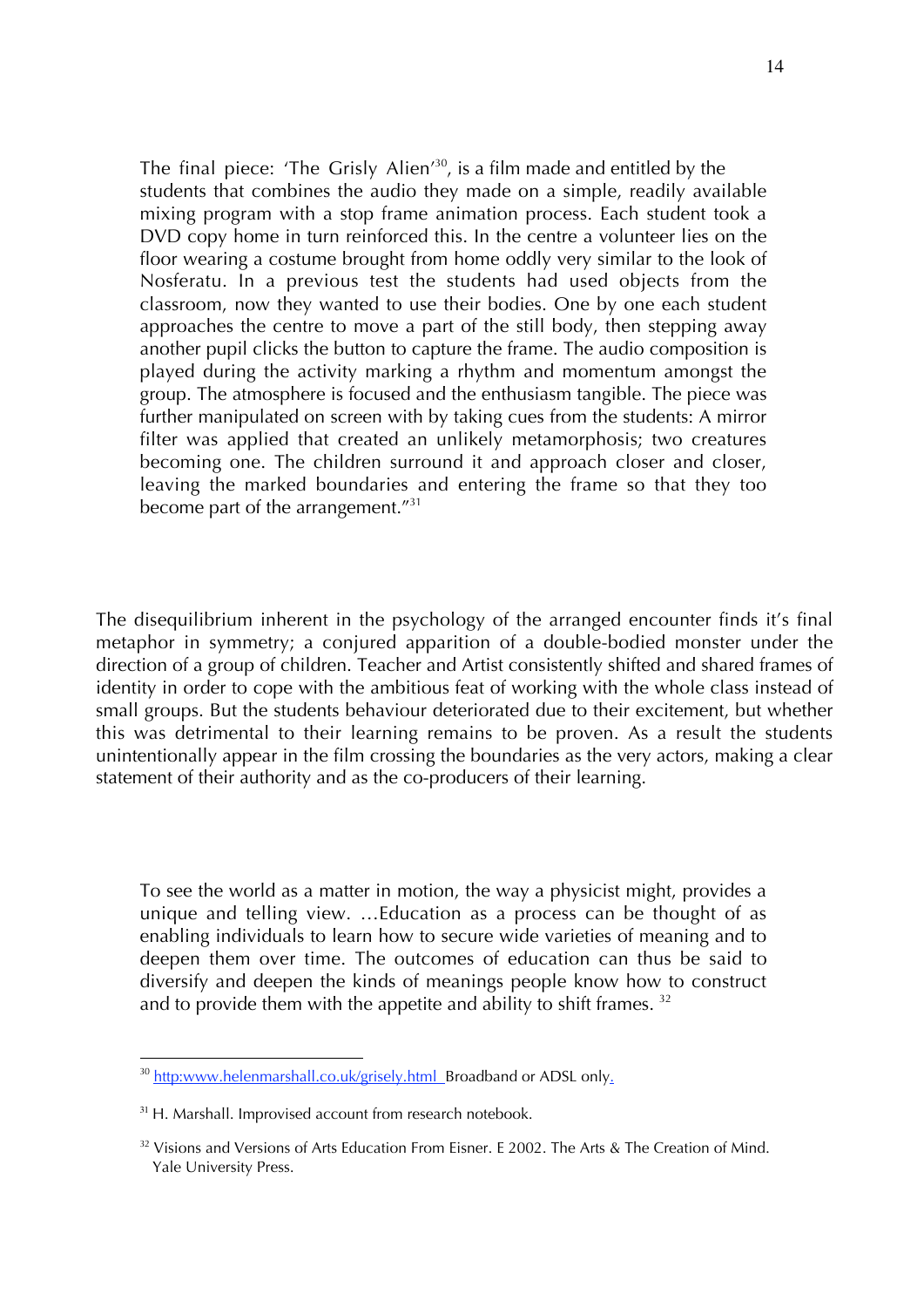What was created here, what was it born out of and what drove it to become what it did? It became a successful work of art with an autonomous audience outside the classroom, yet at the same time it became an instrument of learning. The camera became a permanent tool in the classroom. That it is not to say of course that the original intention was distanced to the idea of using the creative process as an instrument for a learning objective. It was more that it was already implicit in the embodiment of TAP, teacher, artist and student scenario; but by choosing to put it to one side and focus more time on the psychology of the arranged encounter an intuitive re-composition took place through a visual and transformative means.

Imagery is the language of creativity, not words or formulae. Intuition is the skill of allowing things to come to you; of knowing how and when to put a problem on the back burner and let things bubble slowly up from what cognitive scientists now call the 'intelligent unconscious'.<sup>33</sup>

<sup>&</sup>lt;sup>33</sup> The Delicate Essence of Artistic Collaboration. Stephen Wright. Third Text ISSN 0952-8822 2004 http://www.tandf.co.uk/journals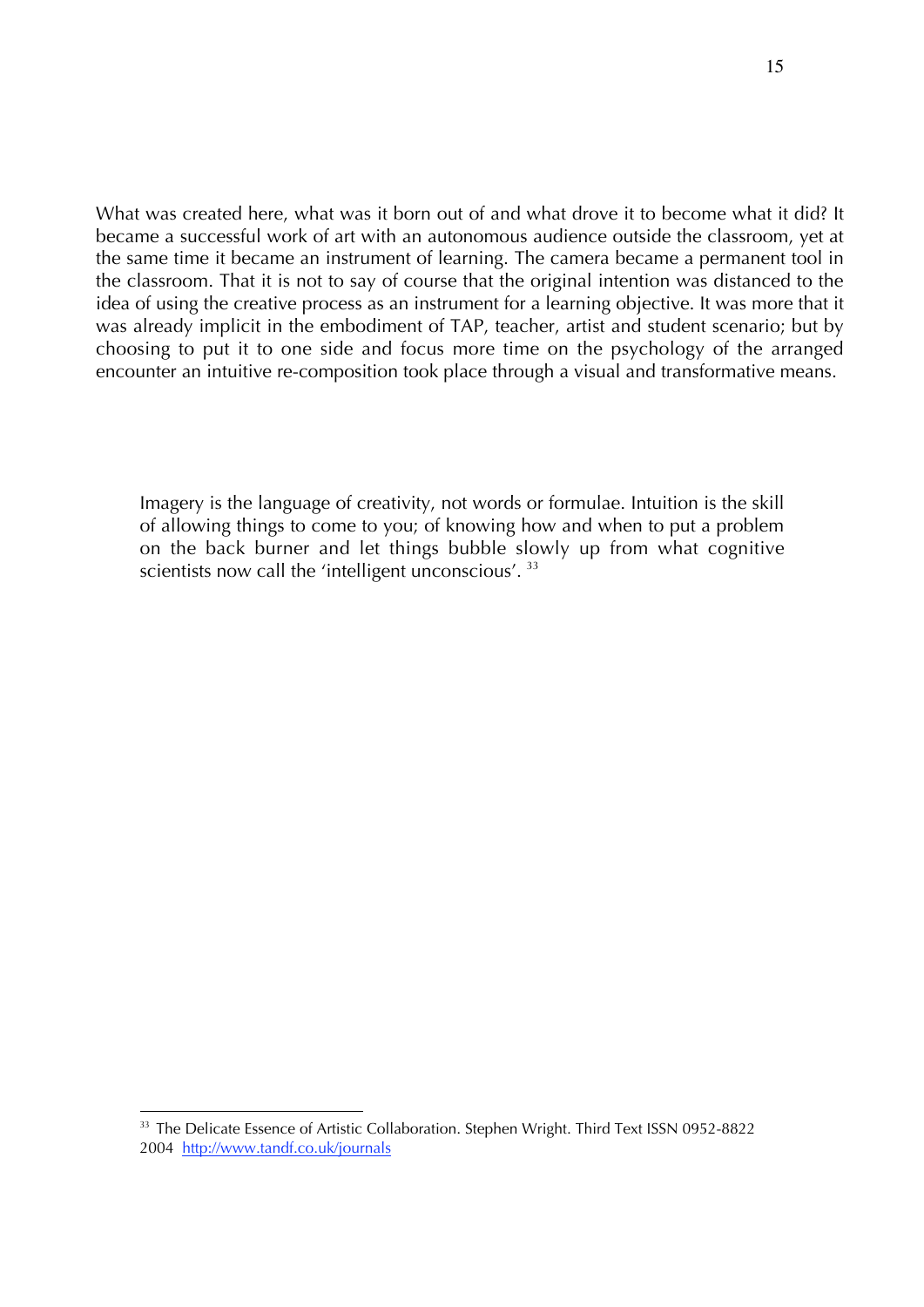## **6. THE RECKONING**

When I look I am seen, so I exist.

I can now afford to look and see.

I now look creatively and what I apperceive I also perceive.

In fact I take care not to see what is not there to be seen (unless I am tired) $34$ 

So in order to look and see creatively effectively we need to have time to rest, reflect and recharge. It is a contemplative action. The final excerpt<sup>35</sup> is taken from a walk between artist and teacher on a journey to an evening TAP session after the meeting at the school. It highlights the tensions in the arranged encounter as it sits in the context of TAP and how that a ' bone of contention' is indeed about the constraint of time given to the time for enquiry whilst managing coursework in tandem.

*Teacher: I'm so tired, I could get really riled.* 

*Artist: I'm exhausted! Me too....*

*Teacher: I need to just relax.*

 $\overline{a}$ 

*Artist: I think its good we are going to be late today...we would have felt shortchanged...got there on time but hadn't had time to talk. Biggest bone of contention allowing enough time to talk reflect, respond, and don't need to tie into planning. Allowing people time to develop things at their own pace.*

There are implications here and they mark a need for ongoing evaluation in this area, possibly an extended enquiry beyond this one. If possibilities for improved models exist by making an enquiry into the arranged encounter between a teacher and an artist then what are the problems and possibilities that lie within that unique arrangement in the context of

<sup>&</sup>lt;sup>34</sup> D.W. Winnicott. Playing & Reality 1971. Tavistock Publications.

<sup>&</sup>lt;sup>35</sup> Appendices 2 Full transcriptions & online audio file : www.helenmarshall.co.uk/tapaudio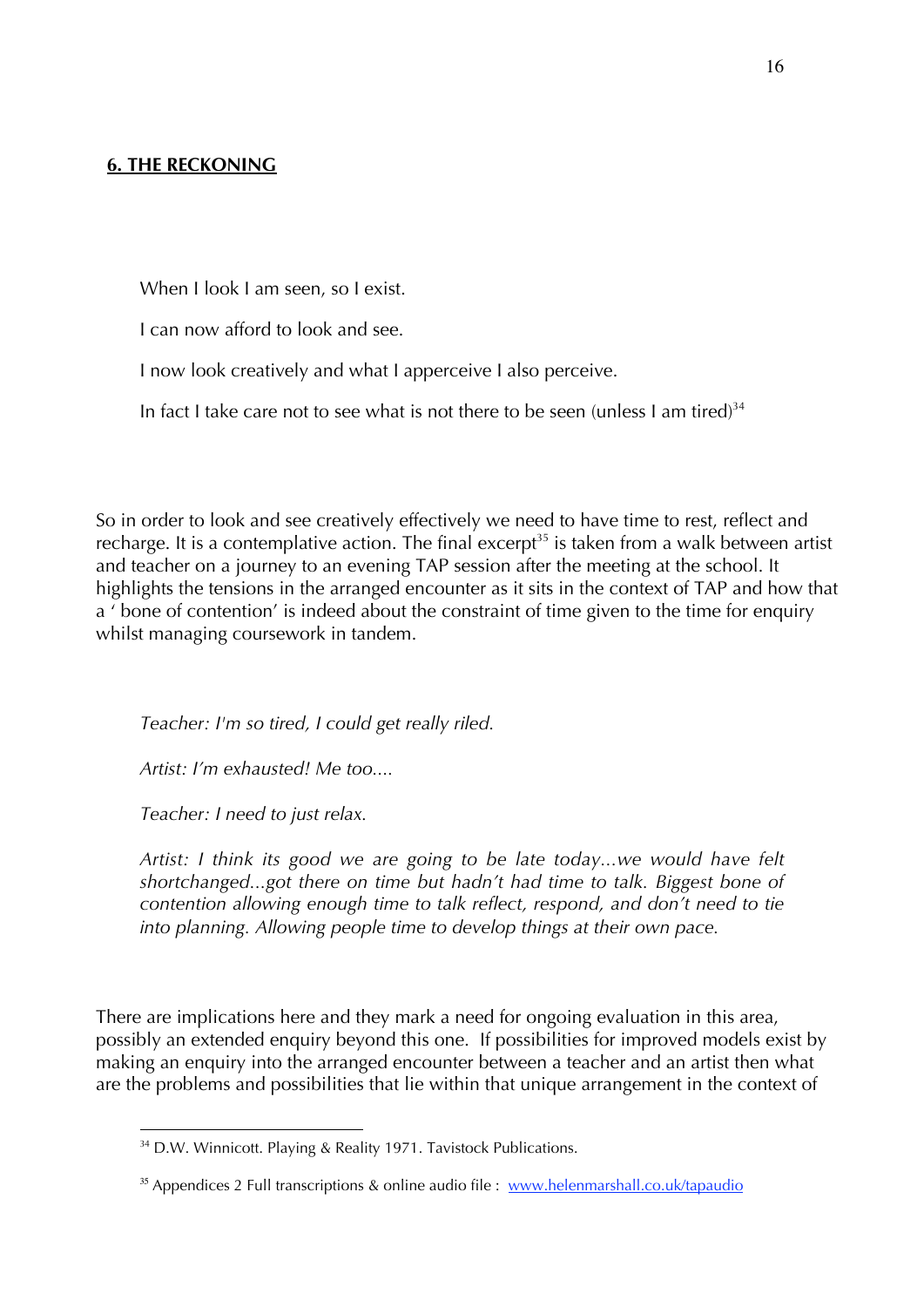the institution and the instigators: The Institute of Education and TAP ? If they are also embark upon an arranged encounter or partnership, how does this implicate the artist, teacher and student and how does it make the encounter fruitful and necessary for them? The following extract comes from an evaluation of the antecedent TAP model, Animarts: The Art of The Animateur:

There were times when the team felt the constraints of fitting into the systems of the institutions with which they were working. …The constraint of time was especially felt in the short reflective practice enquiries. Even though the teachers were used to built-in professional development, freelance animateurs had no such provision and use and value time differently<sup>36</sup>

So if a concluding 'code of practice' or 'set of principles' as a result of this enquiry into the problems and possibilities of an arranged encounter between and artist and teacher in a primary school were to be disseminated further and take precedent, could they be set out as follows as a series of findings ?

- Seeing the arrangement as a unique one without an extrinsic agenda enables true risk-taking and furnishes a learning outcome that is ultimately devised and led by the students.
- A shared commitment on the part of teacher and artist to give the students creative responsibility from the start enables a swifter progression of the reciprocal expertise.
- A special place where the teacher and artist can meet uninterrupted without the pressure of having to be anywhere else should be timetabled in from the start.
- Trust has to be earned in order to take the risks. Observing each other in their respective places of work, as well as observation and analysis of other different case models enables a building of confidence and conviction in the autonomous model that is being developed. Each space is indeed a personification of it's practice.

<sup>&</sup>lt;sup>36</sup> The Art of The Animateur. An investigation into the skills and insights required of artists to work effectively in schools and communities.www.animarts.org.uk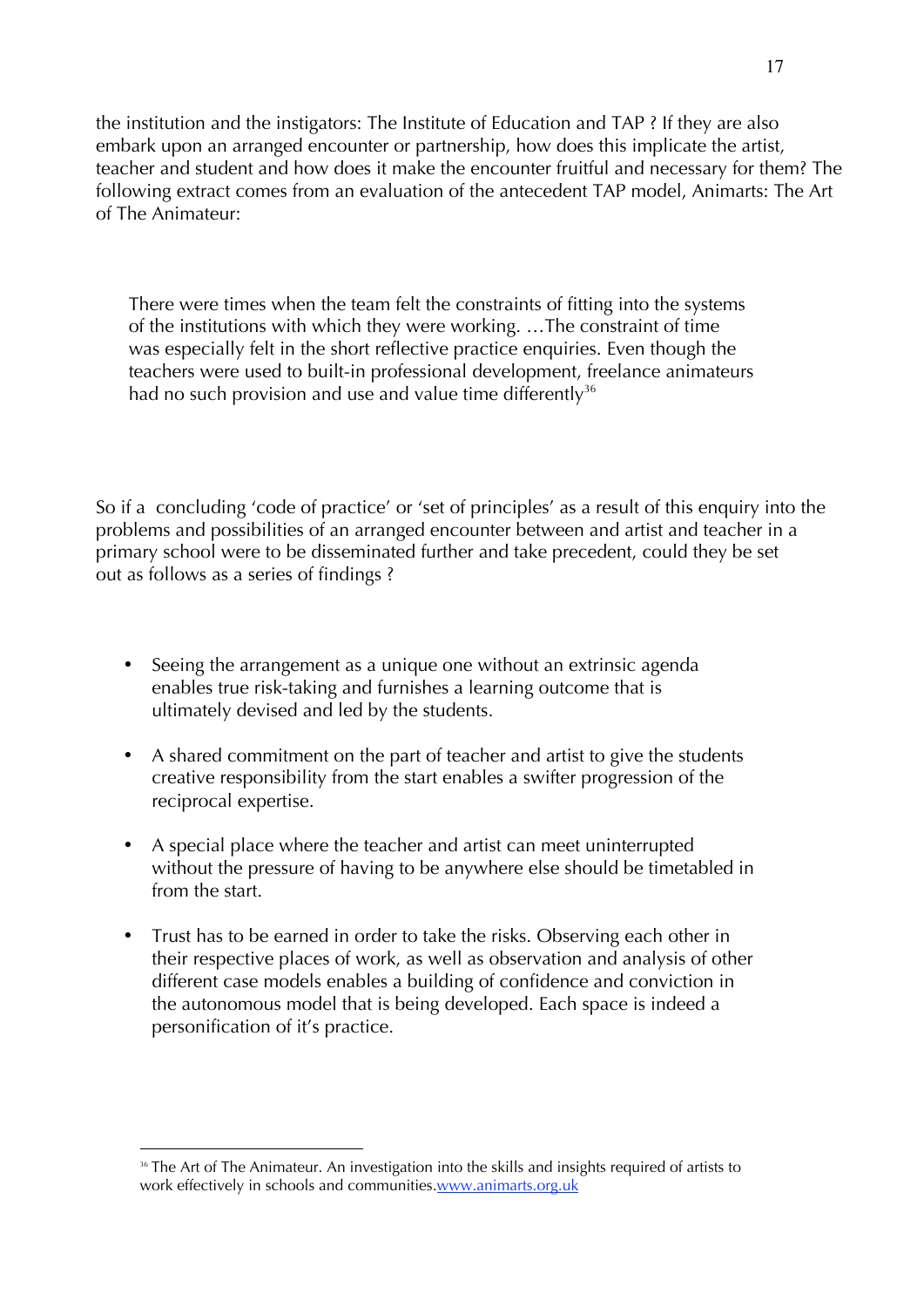- Using the same tools in the action research and planning as well as in the student centred practice project sustains their uses and learning outcomes beyond the arranged encounter and the project itself.
- In the context of 'taking a risk' previous experience is less relevant.
- There are constraints to be had within a risk-taking consensus. Devising a contingent framework within which to take risks enables progress; timetabling, resourcing and using know-how independently and collectively.
- Dealing with the preconceptions first in hand, celebrating the differences whilst maintaining autonomy enables a catharsis of the both and realises a new conception.
- Excitement and behavioural difficulties do not necessarily mean learning isn't taking place. It is often a necessary response to the creative process.
- Time should be allowed for the arranged encounter to develop at it's own pace. People's welfares come first. Coursework, administration or bureaucracy that is required in tandem with the practice-based enquiry should be light and optional.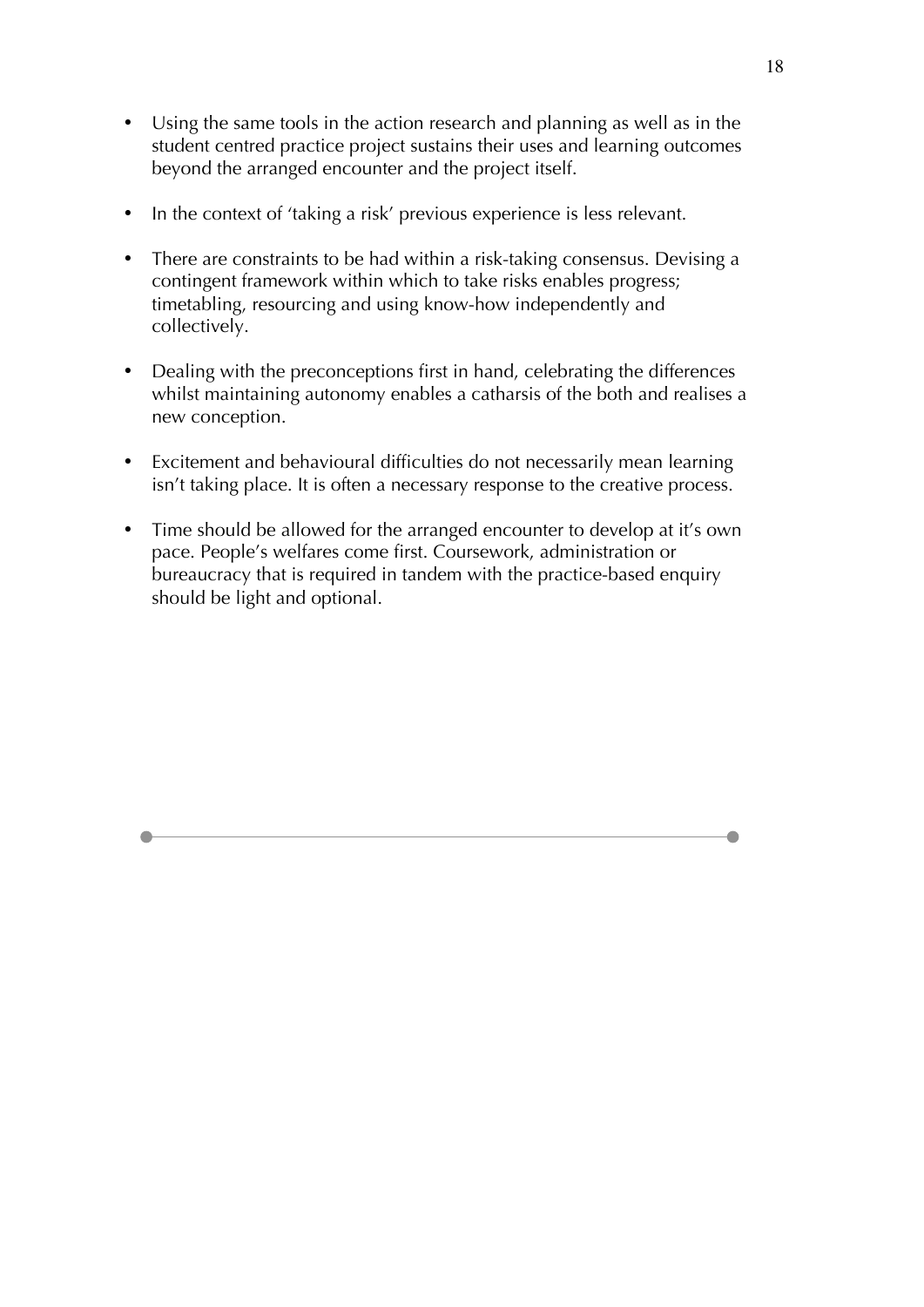#### **APPENDICES:**

- 1: Full CV. www.helenmarshall.co.uk. Pages 20-21
- **2.** Full transcriptions & Online audio file. www.helenmarshall.co.uk/tapaudio. Pages 22-27
- **3**: Digital Stills of the action research in the studio. Pages 28-29
- **4:** Digital Stills of the grisly alien video. Pages 30-31
- **5:** Nosferatu textual synopsis and digital stills. The full length film online at http://www.archive.org/details/nosferatu. Pages 32-33
- **6.** BIBLIOGRAPHY. Page 34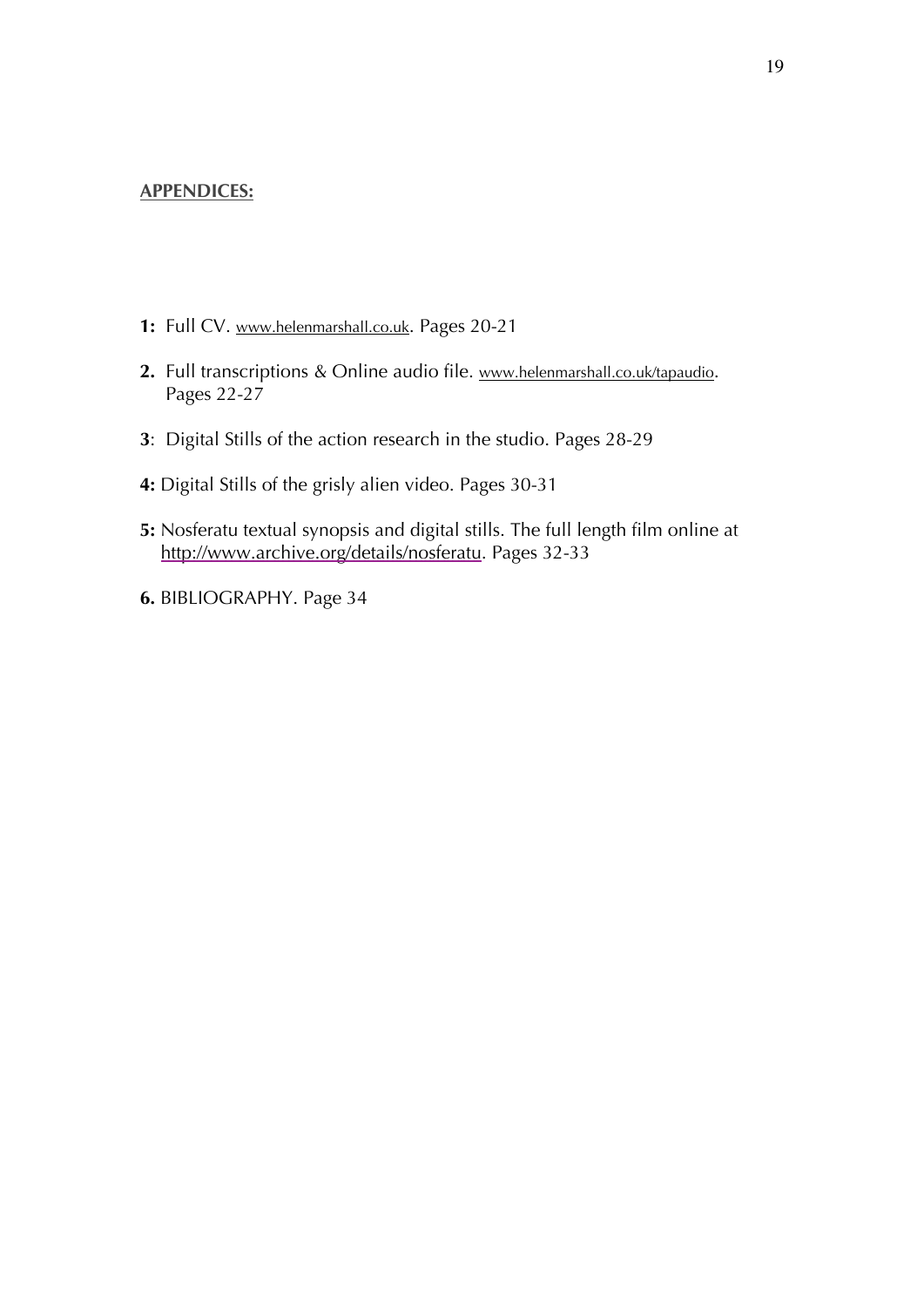#### **2.** Full transcriptions & Online audio file. www.helenmarshall.co.uk/tapaudio

*Transcription from fist meeting at the school before observing the class: At Hillmead Primary Classroom Year 3. 19/10/. 05*

*Teacher: As a teacher I could identify the group, the key children you could work with that through their learning styles are perhaps not succeeding onto the next steps of development in writing…. So in terms of a research question what is the effect of technology on the composition skills of underachieving children of a particular learning style... in terms of the dimensions of enquiry it's at hillmead school in Brixton, about 450 children, an inner city school. You wouldn't necessarily have to work with the whole cohort, 60 children because if we identify a group of children then it might only be 5 or 6 children. Today they are actually going through a film making process for the first time, so it will be interesting for you to observe that. It will be you and myself working with the children. In terms of evidence, how we will analyse it is to use the film as an analysis, almost use a kind of transcription of the language they are using and we can link that to compositional skills or compositional objectives for example they are writing in paragraphs, how many different scenes they are including, if we want them to start to use full stops its to do with the pauses. We can actually make links there. We can also investigate a way of assessing moving image, the planning of a film as opposed to a written piece of work and giving that the same merit for those children who might find it difficult.*

*Artist: So you are saying that you might assess it in the same terms as you might assess a written piece of work?"*

*Teacher: Yes, hmmmh, possibly not ...its something we could explore*

*Artist: So do you see our roles as separate because what I don't want is to come in as an artist and build a project around a series of educational objectives as I feel that will happen anyway? I think we can design something together but we had that aim and objective that its kind of an experiment because its something we haven't done it before and the aim is to see if you can move a certain group of pupils on in a way that maybe they haven't been able to do before using not necessarily technology but using an artist.*

#### *Teacher: oh yes,*

*Artist: Because we seem to keep getting bogged down with all this, don't we, and its very much about the way I work and the way I see things and I was just looking at this quote, been reading a bit: " there is a tendency to justify creativity in terms of its instrumental value, as on the one hand a mode of learner empowerment or on the other a means of producing knowledge workers for the new economy. So neither justification really tackles the underlying questions which creativity discourse raises. "I'm thinking of the way I work and the projects I'm doing at the moment and I do find it quite difficult although I'm very much a planner and thorough but like to keep things very open and I like things to happen so I thought some of the dialogue we've been having is quite interesting, some things were coming out that I thought shouldn't be left. We had that this question of Halloween come up and I thought that was really interesting, and I think that why we are both in it in to challenge our preconceptions. Can you challenge decisions made in the curriculum whether in its in school or wider? And I go about things where things happen, e.g. when we came across Hans Christian Anderson what if it was actually horror? What's the difference between Halloween and horror? And I find it; I find it quite alarming as an artist to be hemmed in by certain curriculum decisions. At the same time its quite interesting for me because that's where's the nature of conflict, possibly between you and me as well, where we find an area we disagree on that's an area where we could as a partnership get the most out*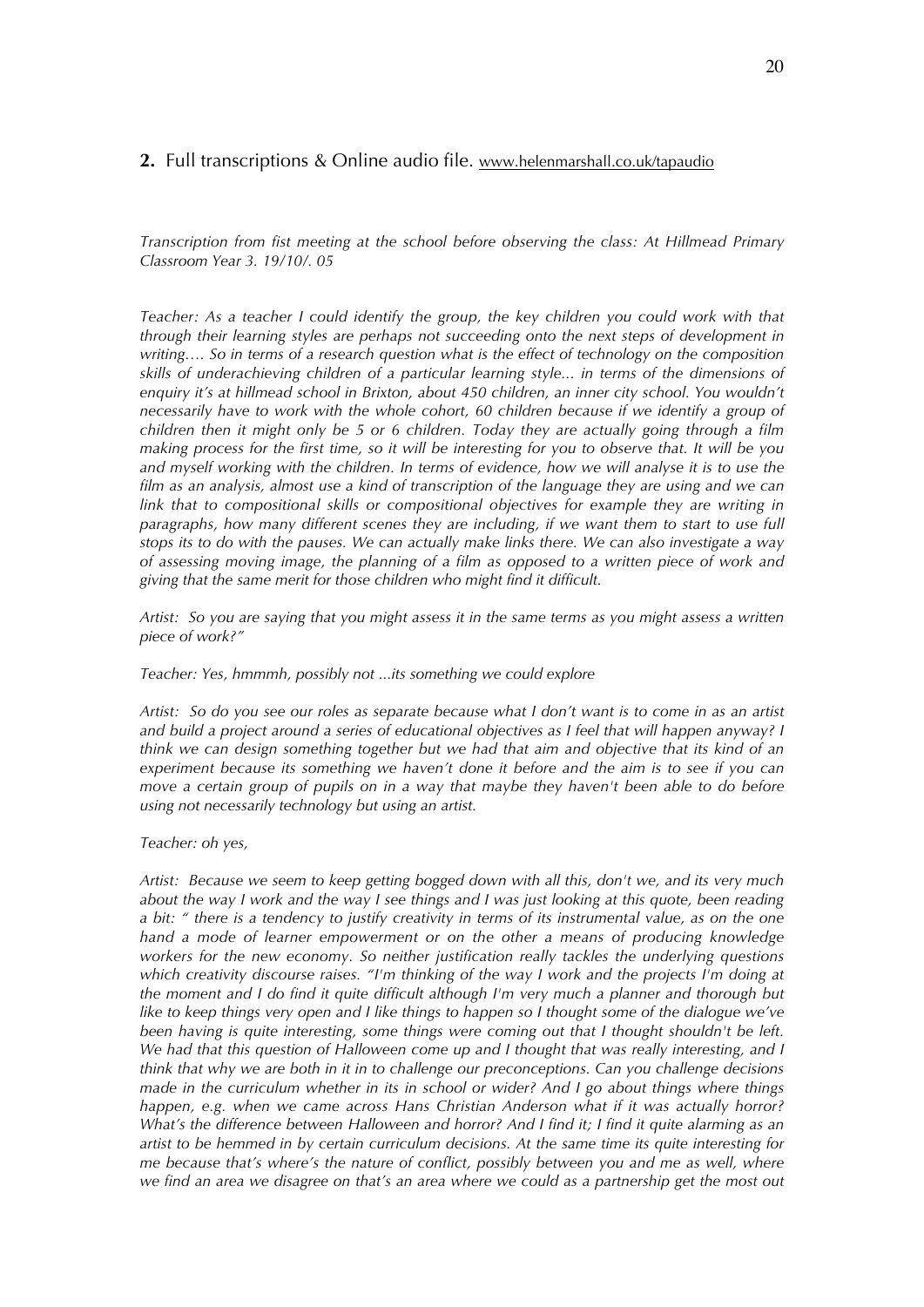*of it. If we start to hem ourselves in too much with all this assessment criteria before we even think about what we are going to enjoy doing and the sort of risk taking then I feel im not going to get much out of it if the aim and objective is completely driven around how we might assess a piece of work, but its also partly that I totally believe that whatever we make we are going to be able to assess it. That's where there is potential as the partnership. risk taking, I wont get anything out of how we are going to assess it. It is implicit in the process and we are already doing it, we are already assessing, writing, recording, that's the process of assessment. I like that I was thinking how little time we have, and we need to do something quite compartmentalised. Link to audio observation session2.aiff*

*Artist: I guess it's about having a few prerequisites about ways I have to work. Trouble is I get really booked up. Its ok we'll work it out. I'm doing about 4 or five other projects. If we have 2-3 days planning...how are we going to sit down and talk...if you are 5 days a week teaching, your situation really difficult and mine is to so we are both under the same kind of circumstances. Can't we meet at all next week? Half term opportunity. How are we going to do this? Impossible under normal circumstances. You would join us in a planning meeting, can't be done now. Door going interruptions! Next week I have ...sat or Sunday? Not ideal. Tuesday I have? Ummm, ummm I have 29th/30th thing, which is the weekend, but the thing is I have a daughter. You working around me at my studio. Just have to rearrange a few things, a social thing.otherewise we won't get to do it...would email work? Planning by email use our official time in the school. One way around. Umm meet on that Tuesday, thrash it out. Where? Lets just...decide mon night. Meeting where? absence of space. I find it frustrating when I come into schools because I get no one to one with teacher...had a terrible experience at another school. It was a project runs by an organization that I know really well and I respect and I'm making an intergenerational film, it's really complex, the school had been sent an information pack about the project. I arrived, the teacher walked out of the classroom and left me on my own with the classroom assistant and we didn't even see him when we left, an example of no communication iota...even called the school a week before and emailed....*

*Teacher: I'm not wholly surprised. I know it's not really appropriate but im not surprised.*

*Artsist: how is it possible so we can work so we have a kind of special space.*

*Teacher: I'm going to have to get myself so organised so everything is done so far in advance so that when I have my non-contact time.*

*Artist: do you think its possible that we get by this by using our 5 days all based in the school developing the project as part of the planning process.* 

*Teacher: I find it frustrating too at the school, that's something I could do, yes.*

*Artist: need a quiet space too? I find it frustrating too because I think one of the prerequisites if we are going to meet we are on our own too. Is it possible in a school? It seems really important, when I work with other artists; you are always trying to find a space.* 

*Artist: my feeling is that...you'd like to spend quite a lot of time out of the school to plan and develop whereas my feeling is after observing today if we are going to try and transform things.is there going to be a transformation?*

*Teacher: yeah, we'll have to talk about the scale of that.*

*Artist: don't get too worried, cant do it in 5 days! I mean that a lot of the research and development can happen in tandem with the making.*

*Teacher: yes I agree with it.*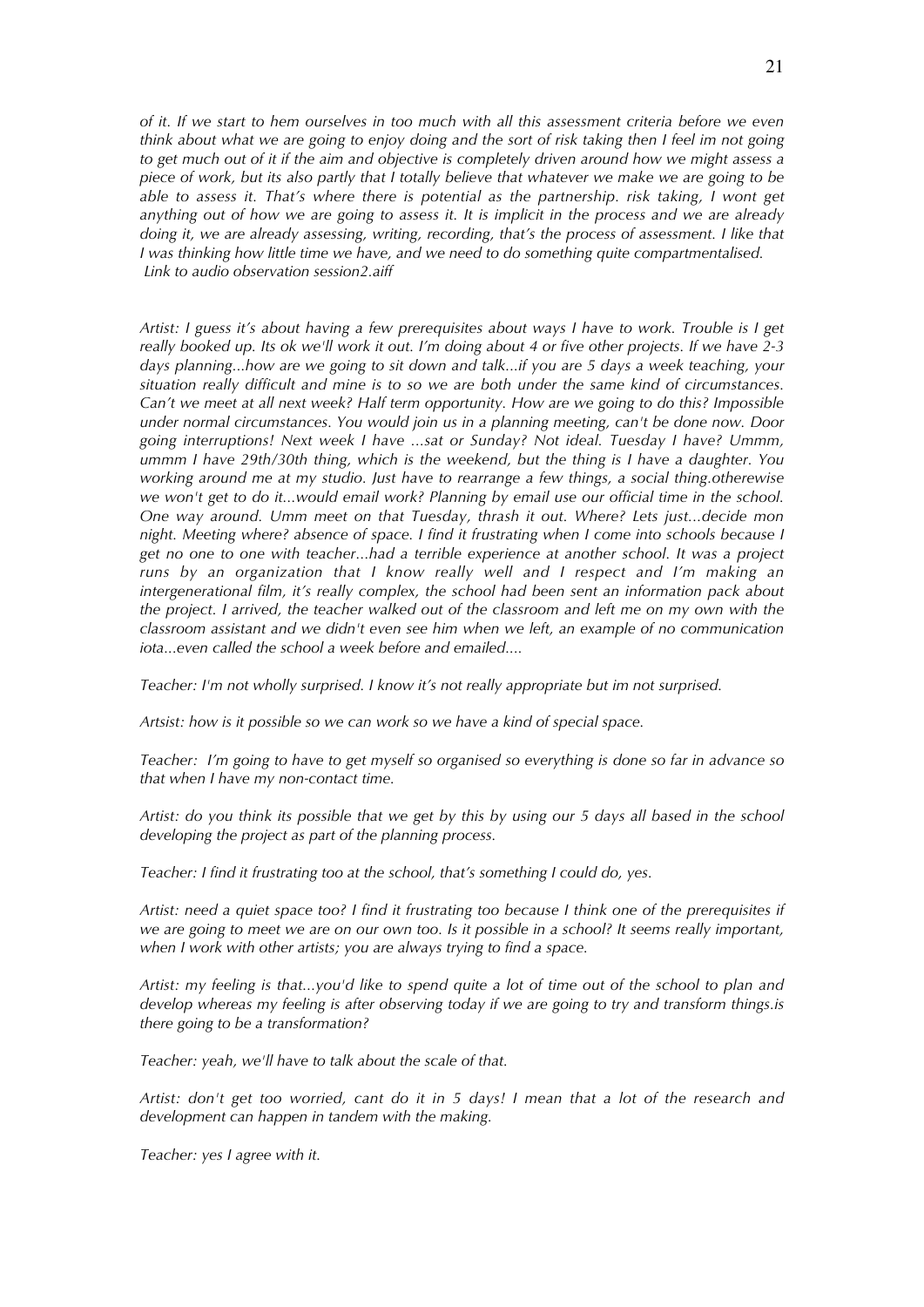*Artist: I thought the kids are great and I've been watching you with them, there's a situation, and having seen the kind of stuff they did today and the nature of the relationship they have with you, I would say that we could do something quite ambitious with them.* 

*Teacher: That's good from your perspective.*

*Artist: Its something important ive learnt today. After the school experience yesterday, very different indeed.*

*Artist: lets not lower the expectations by doings something bite sized its quite possible with the kind of knowledge they have and the really good relationship with you, we could do something really good that I can get a lot out of we can be ambitious and experimental, where I don't feel like I'm being just instrumental. I could do something quite experimental with them because of the ethos you obviously have.*

*Teacher: This is really key actually, you coming in and observing that.*

*Artist: so different to yesterday because I walked into the other school knowing nothing and all the planning id done the day before went down the sink because the ethos of the classroom was bad. Complete add on, time for him to go off and do his marking. I was expecting collaboration; he had no interest at all in what we are doing. I walked away feeling really disappointed because as an artist I thought I'm not sure I want to do this project now. Because ethos and the quality of the artwork relies on the quality of what's happening and the nature of the relationships in the classroom, maybe its not possible for the artists to work ambitiously unless the teacher has already kind of raised those expectations with the pupils. They are really nice kids and can see something right happening there and they were really comfortable with that stop frame process today and obviously not strangers to making artwork.*

*Teacher: No they are not. I loved it when you put that film on and I thought they walked around, I really wanted to record what they were saying at that time,* 

*Artist: It was a test, a silent film that linked into what they were doing. It's funny how that happens, how if you don't hem yourself in and you don't think too hard about trying to link things all the time that these things just happen. Share the wealth, why not. Coincidence that you've got two kinds of films going on here separate entities. I've got lots of ideas now.*

*Teacher: It's hard for artists to work unless the teacher has raised expectations. There is something right there, they are comfortable with the process, not strangers to this, loved the bit when you pit the film on...they walked around.... REFER to moment...linked to what they were doing with the stop frame animation...if you don't try, things just happen.... strange coincidences...film makers were coming to do this anyway....*

*Teacher: The start point could be seeing film; lets sit back and see what happens. Lets see what the children want to do with that.*

*Artist: its responsive, the only way I know how to work...starting to understand how I work. What usually happens is I need to get responses first before I can design a project...then according to their voice and responses. I may do something else that I didn't plan to...planning is inherently there...its responsive...about finding bits of conflict that can make a quality artwork...because where you find conflict it can be a really rich area...I think I'm quite competent in making things happen but that comes about by taking risks letting things happen...is that a question do accidents happen or are they created?* 

*Teacher: from my point of view completely opposite direction...the children's learning, have to*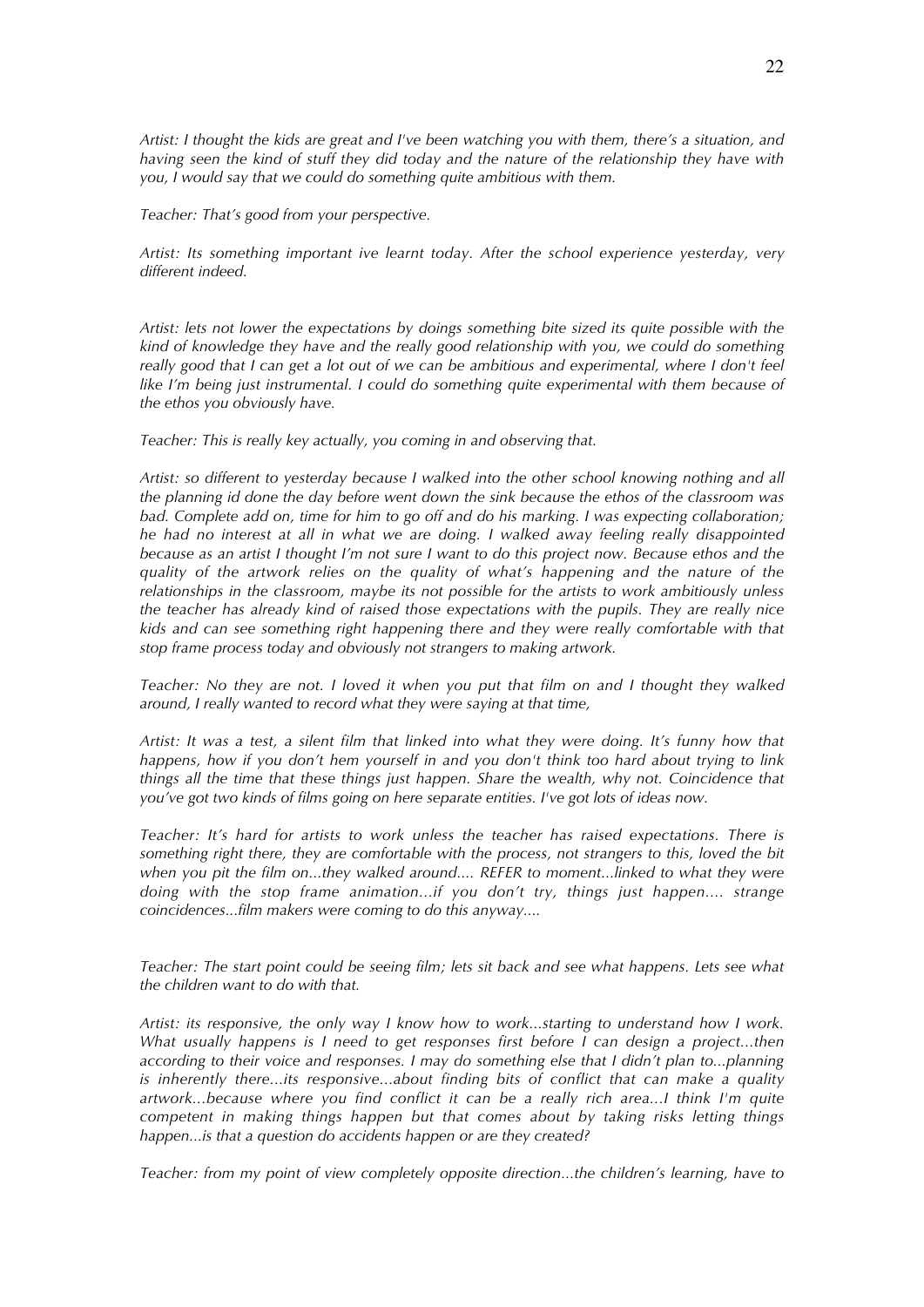*justify it's a learning process they are going through. It's unpicking that. The research is about changing the planning, the teaching and learning side.*

*Artist: Its kind of a reverse. You always start with the outcomes, really hard for an artist, I don't want to pin myself down to making a film. If its not what the children what to do I can guarantee it wont make a good artwork. This is planning to me; recording is a method of planning. Something I always do.... characteristically.*

*Teacher: Its quite alien to me. I'm still in this teacher mode...Its really hard to unpick that after 11 years of thinking. I'm happy to ...take a risk. Its about risk taking, because I feel it will be valuable learning I could justify I feel slightly insecure in not sticking into a framework.* 

*Teacher: I haven't had a chance to see what they are doing...(the filmmakers workshop)*

*Artist: we can use a small space like this. They can work with drawing and movement*

*Teacher: the artists said t was going to take a long time till they see it.* 

*Artist: it may go in a different direction...*

*Teacher: which is fine isn't it!*

*Helen: maybe when we meet we can get this in writing. Is the fact that it's an assessable piece of work whether its something we need or want?*

*Teacher: I'd like tit to be assessable because it something that takes children away from pencil paper way of assessing. Why can't you produce a film to assess?*

*Artist: Could we make up the assessment criteria, not the national curriculum? Could a parent assess it by putting it on DVD to take home? Perhaps when you make your own criteria you can do a project differently and children can learn different...if I hear something not allowed like Halloween I want to do it! It is interesting put us into arena...religious/occult...popular culture.... why isn't it allowed in schools? Maybe we need to take the things we feel the most uncomfortable with. It's certainly quite unfamiliar for me to try and achieve all that.*

*Teacher: Its definitely unfamiliar for me.*

*Artist: And if we did something Ambitious.... built planning days into development days...*

*Artist: we should have some interesting things to play back in from of our conversations! That'll be useful in terms of how you are going to assess it.*

*Teacher: laughs, yes under your constraints*

*Artist: Laughs. I haven't given you any constraints!*

*Teacher: I'm just being a devils advocate teacher!*

*Artist: lets all be devils advocates!*

*Link to observationsession9.aiff*

*Teacher: I'm so tired, I could get really riled.* 

*Artist: Im exhausted! Me too....*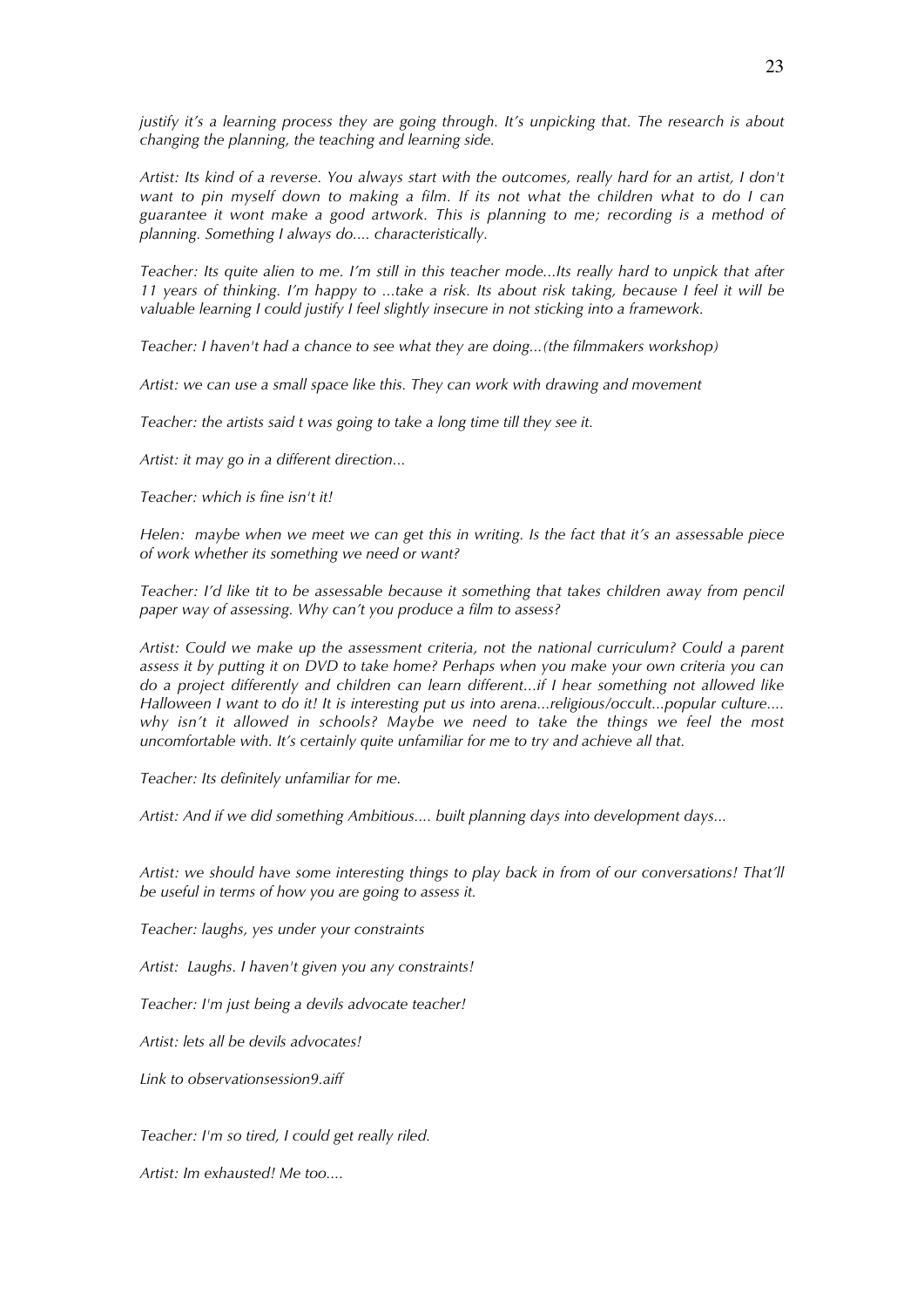*Teacher: I need to just relax.*

*Artist: I think its good we are going to be late today...we would have felt shortchanged...got there on time but hadn't had time to talk. Biggest bone of contention allowing enough time to talk reflects, respond, and don't need to tie into planning. Allowing people time to develop things at their own pace.*

*Teacher: yes, perhaps relax a lot of the tap sessions. Set up tutorials or something like that.*

*Artist: yes it's interestingOne of the problems of the program...they are going to change it next year's don't know how they are going to do it! I don't even know if this is recorded but I'll stop it now.*

*Artist: Data collection strategy. What does that mean?*

*Teacher: Its establishing some sort of success criteria. And how we go about collecting it so we are successful or in fact it going to be through this isn't it, recording of our dialogue, its going to be a kind of continual dialogue throughout our research.*

*Artist: yes, that's right so what shall we come to for ten minutes, our broad aim because we didn't really explore that.*

*Teacher: We didn't have enough time to explore that.*

*Artist: No we didn't.*

*Artist: We did talk about what we did; investigating galleries, Wayne coming to my photo gallery talk, photo fusion etc…*

*Teacher: It's going to be feeding off things, when we fine-tune what we are doing. These are going to be offshoots aren't there.*

*Artist: and I think there's something here to be said about sustainability we had talked about how we could make the project last and you have ownership and I'm coming in….*

*Teacher: To get things going. To get the ball rolling….*

*Artist: yes, to some extent, the I can leave you to it. You could very much work as the artist.*

*Teacher: also it could be sustained through web or emailing.*

*Artist: increasing visibility. Changing ……*

*sessionObservationB.aiff*

*Artist: in a way I'm a bit reserved about mentioning ideas at this stage, ways of doing things, because I don't want us to go down the path of us doing a thematic project, for instance we could get the pupils to take it into their own hands, say interview techniques using cameras, video, we probably need to focus on one.*

*tutorial with TAP Oct 06*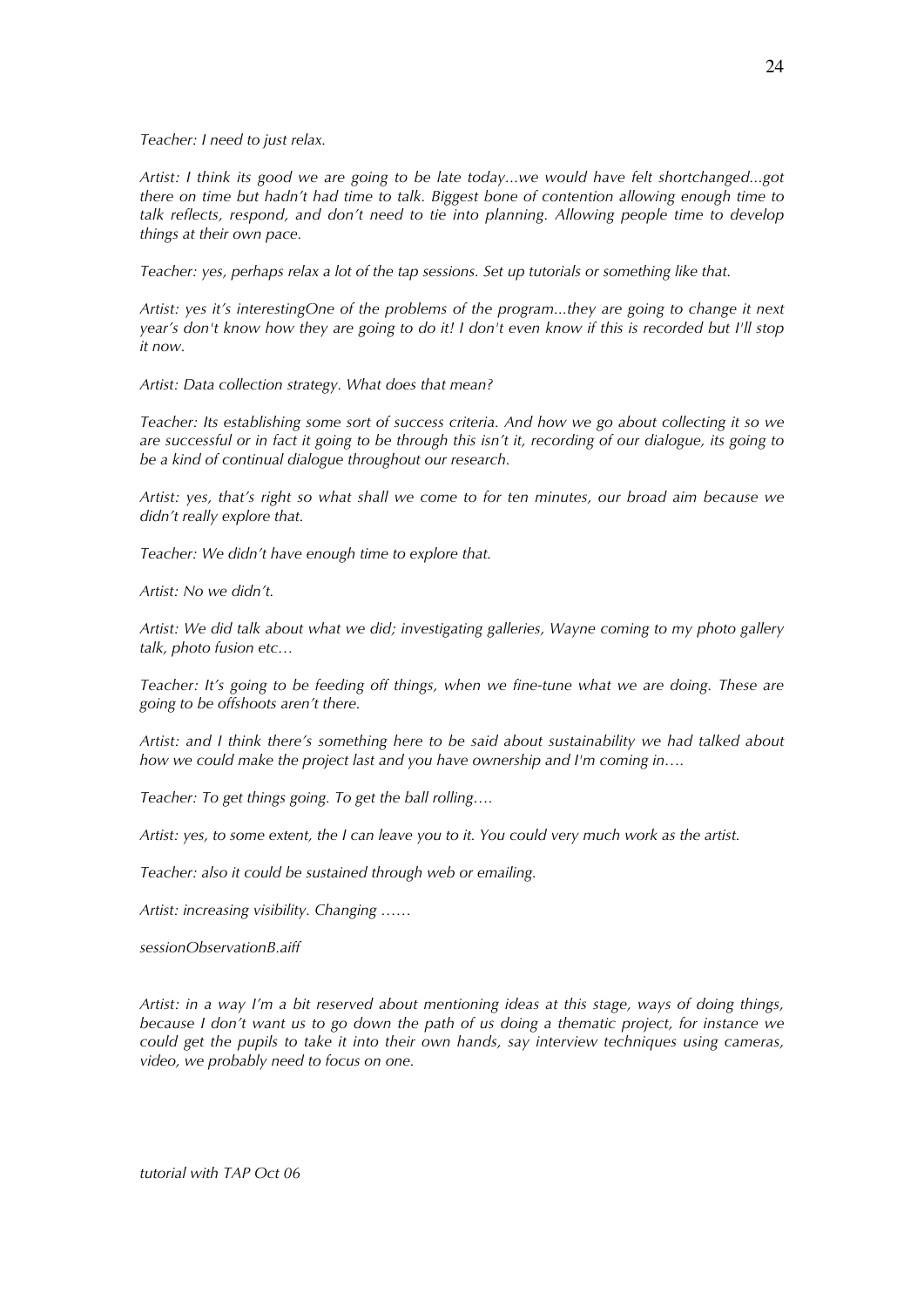*Artist: We are going from one direction to another*

*TAP: well what you are doing is that the conversation is bringing you into a position where the you together are trying to evolve a project.*

*Artist: My ideal would be to view the art in a different space but actually we could arrive at a point where we do it in your space. (The classroom)*

*TAP: yeah, but presumably also what is a bit unique about this is that generally speaking artists and teachers don't get together the chance for this kind of dialogue which means often artist comes in with a great project…. goes out, so whilst the photo gallery project us important and could indeed use some of the methodologies. That's not the same. It needs to meet waynes need. Could be an ordinary invitation, its good. No problem*

*Teacher: my question, problem, puzzle is about confidence in the technology.*

*TAP; your confidence or the student's confidence.*

*Teacher: I would say it's my confidence. I speak representative of many off the staff like that. Its been tossed into the school and we've been flooded with interactive white boards which are great and cameras, but within that the input that goes that is still very much teacher based and I don't see the children having much input. I see them receiving the information from it. Its something I really want to explore. Because you can watch films on it the children could produce their own film then shared using that technology because I haven't seen that done*

*Artist: we just arrived at this when we were talking last and actually I had turned off the recorded*

*TAP: yes laughs*

*TAP: I think you need, broadly it's about the notion of the involvement of new technologies in stimulating creativity also it's about a different kind of partnership between an artist and a teacher. 2 things you need to look into. The context of this overall research is what happens when artists and teachers are given time to reflect and plan and reflect and plan and succeed and fail, that's important in terms of identifying the benefits and disadvantages of that. Don't worry about specifics. What are the problems and possibilities of?*

*TAP: Of Making a film there will be load of stuff you can do at another moment, to do with literacy, all sorts of stuff, you'll be thinking about that, how you can make the most of this, or integrated within it. You'll be able to think about that and looking at it all the time as you go along, about how you can make the most of it, but it doesn't need to be driven by that the point of this is that's its being driven by the creative process and all the other bits will just be interesting outcomes. Is it that what you are logging in terms of you and your question?*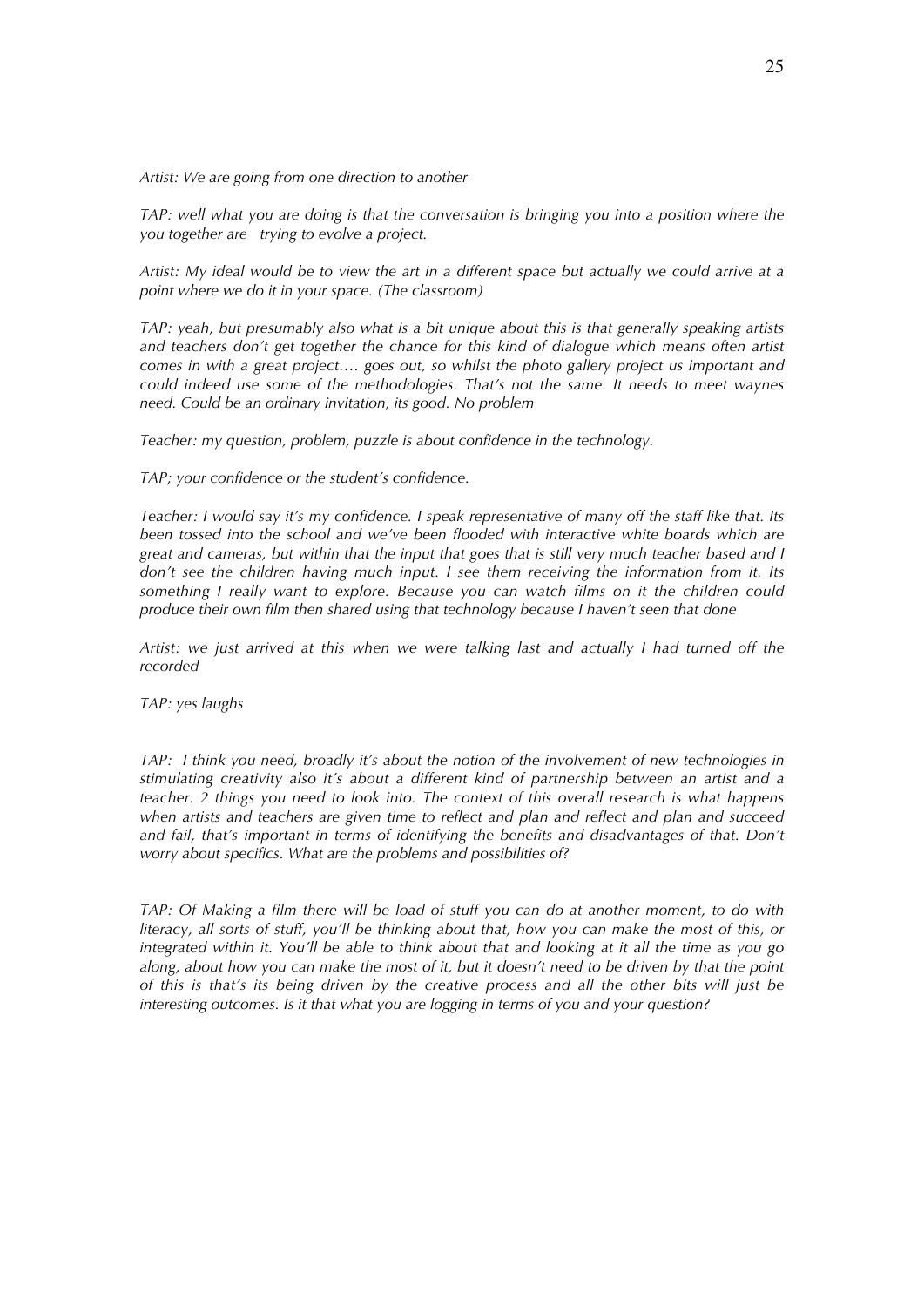**4:** Digital Stills of the grisly alien. http://www.helenmarshall.co.uk/grisely.htm

**5: Nosferatu** textual synopsis and digital stills. The full length film is in the public domain online at : http://www.archive.org/details/nosferatu

Originally released in 1922as Nosferatu, Eine Symphonie Des Grauens, director F.W. Munarau's chilling and eerie adaption of Stoker's Dracula is a silent masterpiece of terror which to this day is the most striking and frightening portrayal of the legend.\_\_

Director: F.W. Murnau\_ Audio/Visual: silent film, b&w

The story of "Nosferatu" is one of gothic horror, sensuality and ultimately, death. Unlike Bram Stoker's "Dracula", the events in the movie take place, not in London, but in Bremen, Germany during the 1830's. Many people call this film an example of German post-Impressionism, and to some extent it is.

## **BIBLIOGRAPHY:**

The Art of The Animateur. P53. An investigation into the skills and insights required of artists to work effectively in schools and communities.www.animarts.org.uk

Creativity discourses and the arts: young people and uncertain futures.Chapter 1 of The Creative College : building a successful learning culture in the arts, 1999 National Advisory Committee on Creativity, Culture and Education, All our **Futures** 

Reciprocal Expertise . Francois Deck. Third Text ISSN 0952-8822 2004 Kala Press/Black Umbrella

Visions and Versions of Arts Education From Eisner. E 2002. The Arts & The Creation of Mind. Yale University Press

David Moss : Risk & Culture. A Manifesto. Reprinted from Die Zeit, January,